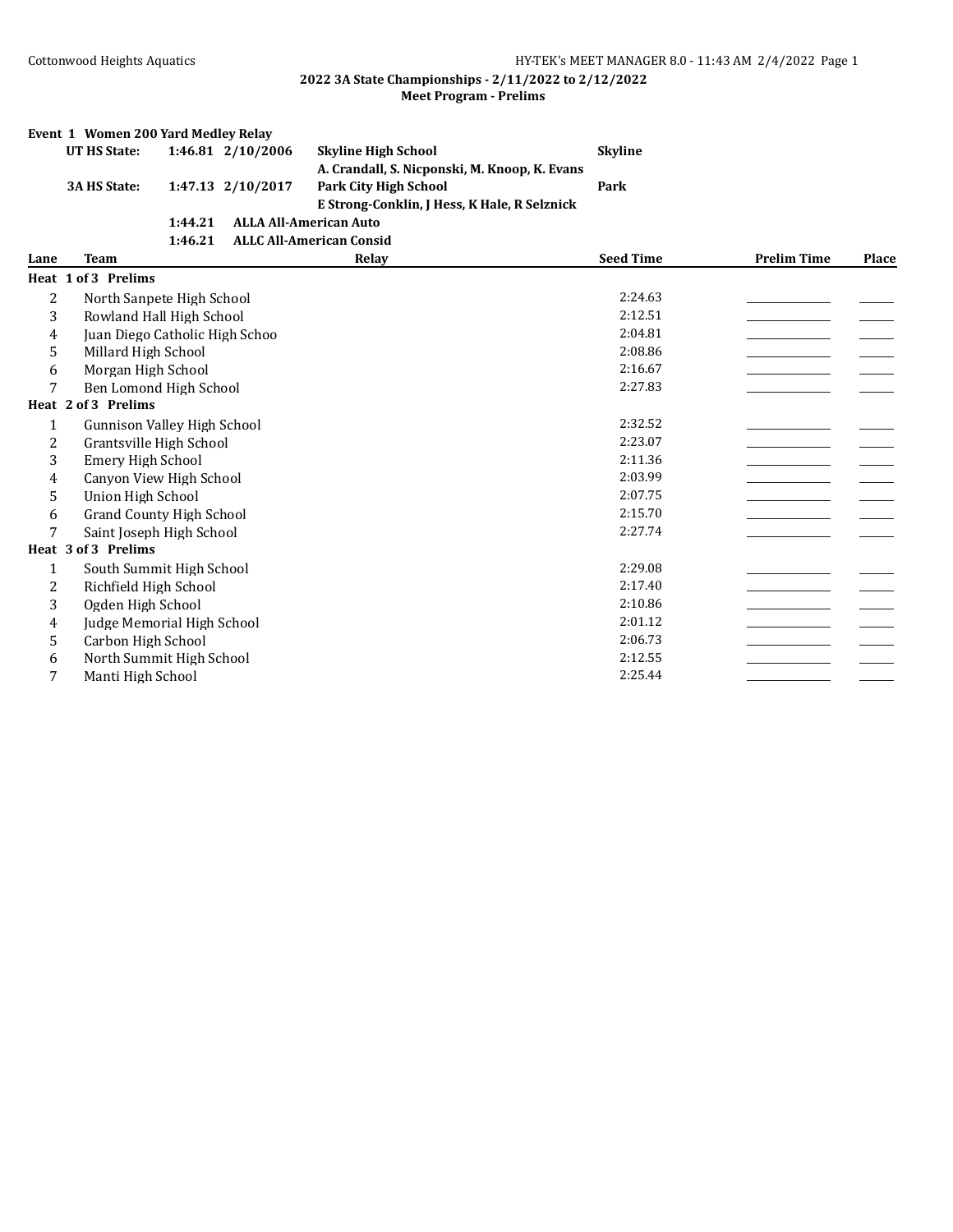|                | Event 2 Men 200 Yard Medley Relay  |         |                   |                                              |                  |                    |       |
|----------------|------------------------------------|---------|-------------------|----------------------------------------------|------------------|--------------------|-------|
|                | <b>UT HS State:</b>                |         | 1:34.63 2/15/2020 | <b>Olympus High School</b>                   | <b>Olympus</b>   |                    |       |
|                |                                    |         |                   | R. Garstang, A Turney, E VanBrocklin, B Sink |                  |                    |       |
|                | <b>3A HS State:</b>                |         | 1:38.96 2/11/1977 | Cyprus                                       | Cypru            |                    |       |
|                |                                    |         |                   | Canfield, Clark, Killpack, Shepherd          |                  |                    |       |
|                |                                    | 1:33.21 |                   | <b>ALLA All-American Auto</b>                |                  |                    |       |
|                |                                    | 1:34.74 |                   | <b>ALLC All-American Consid</b>              |                  |                    |       |
| Lane           | <b>Team</b>                        |         |                   | Relay                                        | <b>Seed Time</b> | <b>Prelim Time</b> | Place |
|                | Heat 1 of 3 Prelims                |         |                   |                                              |                  |                    |       |
| $\overline{c}$ | <b>Gunnison Valley High School</b> |         |                   |                                              | 2:01.15          |                    |       |
| 3              | Morgan High School                 |         |                   |                                              | 1:54.21          |                    |       |
| 4              | Juan Diego Catholic High Schoo     |         |                   |                                              | 1:48.01          |                    |       |
| 5              | <b>Grand County High School</b>    |         |                   |                                              | 1:53.10          |                    |       |
| 6              | Millard High School                |         |                   |                                              | 1:55.08          |                    |       |
| 7              | Saint Joseph High School           |         |                   |                                              | 2:08.53          |                    |       |
|                | Heat 2 of 3 Prelims                |         |                   |                                              |                  |                    |       |
| $\mathbf{1}$   | Manti High School                  |         |                   |                                              | 2:13.31          |                    |       |
| 2              | North Sanpete High School          |         |                   |                                              | 1:59.38          |                    |       |
| 3              | South Summit High School           |         |                   |                                              | 1:53.52          |                    |       |
| 4              | Judge Memorial High School         |         |                   |                                              | 1:43.81          |                    |       |
| 5              | Rowland Hall High School           |         |                   |                                              | 1:50.44          |                    |       |
| 6              | <b>Emery High School</b>           |         |                   |                                              | 1:55.07          |                    |       |
| 7              | North Summit High School           |         |                   |                                              | 2:02.54          |                    |       |
|                | Heat 3 of 3 Prelims                |         |                   |                                              |                  |                    |       |
| 1              | Grantsville High School            |         |                   |                                              | 2:11.68          |                    |       |
| 2              | Richfield High School              |         |                   |                                              | 1:55.19          |                    |       |
| 3              | Ogden High School                  |         |                   |                                              | 1:53.29          |                    |       |
| 4              | Canyon View High School            |         |                   |                                              | 1:41.17          |                    |       |
| 5              | <b>Union High School</b>           |         |                   |                                              | 1:49.10          |                    |       |
| 6              | Carbon High School                 |         |                   |                                              | 1:54.28          |                    |       |
| 7              | Ben Lomond High School             |         |                   |                                              | 2:01.50          |                    |       |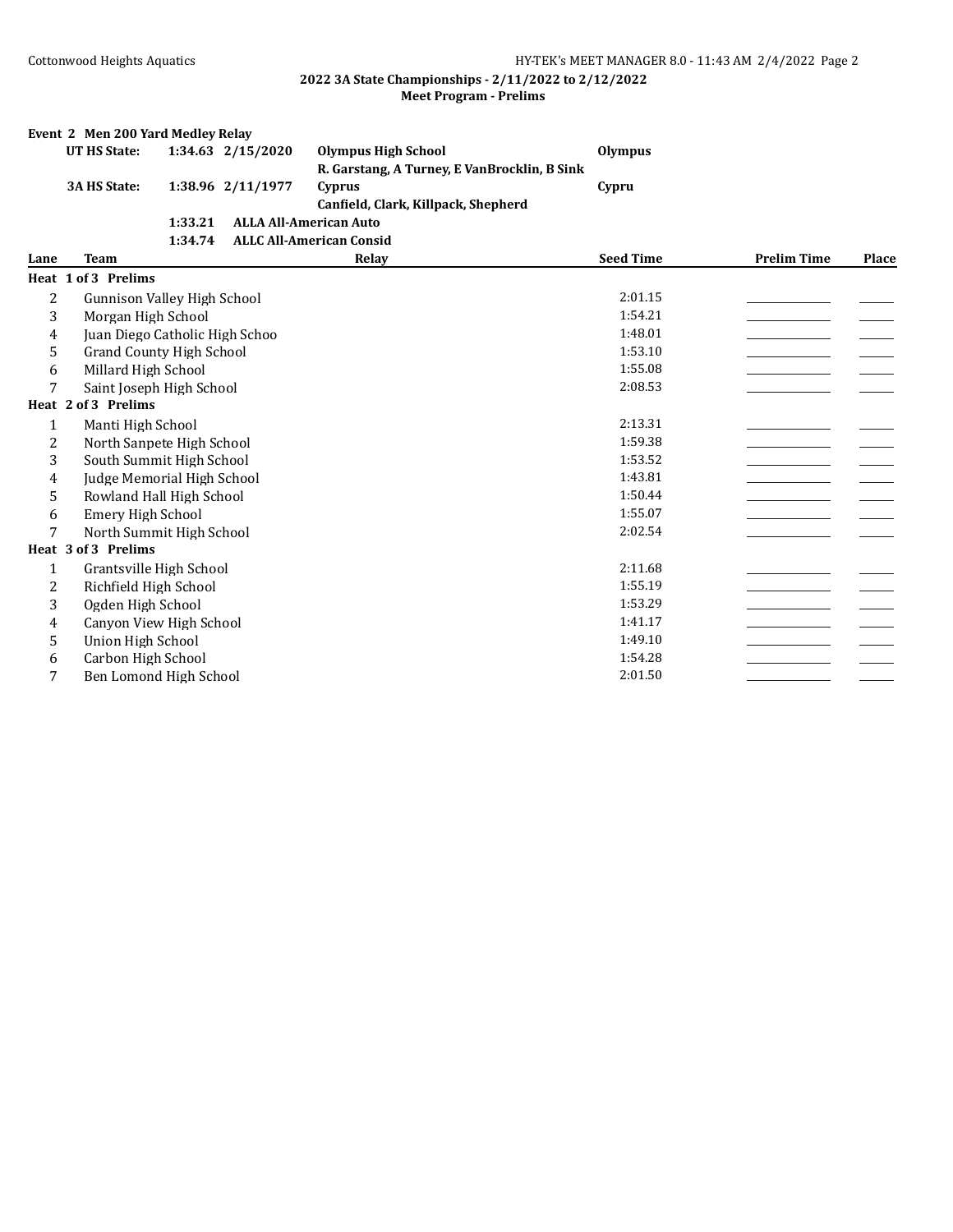|                | Event 3 Women 200 Yard Freestyle |                                 |                |                                 |                     |                    |       |
|----------------|----------------------------------|---------------------------------|----------------|---------------------------------|---------------------|--------------------|-------|
|                | <b>UT HS State:</b>              | 1:50.32 2/11/2011               |                | <b>Amanda A Barrett</b>         | <b>Brighton</b>     |                    |       |
|                | <b>3A HS State:</b>              | 1:52.29 2/3/2012                |                | <b>Amelia Dranev</b>            | <b>Desert Hills</b> |                    |       |
|                | 1:48.74                          | <b>ALLA All-American Auto</b>   |                |                                 |                     |                    |       |
|                | 1:50.57                          | <b>ALLC All-American Consid</b> |                |                                 |                     |                    |       |
| Lane           | <b>Name</b>                      |                                 |                | Year School                     | <b>Seed Time</b>    | <b>Prelim Time</b> | Place |
|                | Heat 1 of 4 Prelims              |                                 |                |                                 |                     |                    |       |
| $\mathbf{1}$   | Wasden, Lillian                  |                                 |                | FR Manti High School            | 2:39.91             |                    |       |
| $\overline{c}$ | Nez, Camri                       |                                 | SO.            | Millard High School             | 2:39.41             |                    |       |
| 3              | Whitesel, Elli                   |                                 |                | SR Emery High School            | 2:36.99             |                    |       |
| 4              | Whitaker, Kallie                 |                                 | SO.            | Millard High School             | 2:34.73             |                    |       |
| 5              | Kennedy, Kamryn                  |                                 | S <sub>O</sub> | Ogden High School               | 2:35.06             |                    |       |
| 6              | Dearden, Carlie                  |                                 | SO.            | Millard High School             | 2:38.66             |                    |       |
| 7              | Meccariello, Rileigh             |                                 | IR.            | Emery High School               | 2:39.44             |                    |       |
| 8              | Smith, Kendra                    |                                 |                | FR North Sanpete High School    | 2:40.20             |                    |       |
|                | Heat 2 of 4 Prelims              |                                 |                |                                 |                     |                    |       |
| $\mathbf{1}$   | Whitmer, Emma                    |                                 | <b>SR</b>      | Union High School               | 2:29.60             |                    |       |
| $\overline{c}$ | Hanson, Ellie J                  |                                 | SO.            | Carbon High School              | 2:26.24             |                    |       |
| 3              | Wood, Cami                       |                                 |                | SR Union High School            | 2:19.12             |                    |       |
| 4              | Kling, Avah                      |                                 | <b>FR</b>      | Richfield High School           | 2:14.82             |                    |       |
| 5              | Armantrout, Mary                 |                                 | IR             | Grantsville High School         | 2:16.88             |                    |       |
| 6              | Carlton, Elly                    |                                 | <b>SR</b>      | Ogden High School               | 2:22.44             |                    |       |
| 7              | Young, Jayde                     |                                 |                | FR Grand County High School     | 2:27.58             |                    |       |
| 8              | Maughan, Mallory J               |                                 | IR             | <b>Grand County High School</b> | 2:32.47             |                    |       |
|                | Heat 3 of 4 Prelims              |                                 |                |                                 |                     |                    |       |
| $\mathbf{1}$   | Morris, Abby                     |                                 | SO.            | Emery High School               | 2:29.59             |                    |       |
| $\overline{c}$ | Rushton, Riley G                 |                                 | JR             | Canyon View High School         | 2:26.07             |                    |       |
| 3              | Thurman, Aimee                   |                                 | SR -           | Millard High School             | 2:18.07             |                    |       |
| 4              | Dolan, Delaney K                 |                                 | <b>FR</b>      | Judge Memorial High School      | 2:11.13             |                    |       |
| 5              | Day, Tori                        |                                 | SO.            | North Sanpete High School       | 2:15.72             |                    |       |
| 6              | Bradford, Ada` K                 |                                 | SO.            | Carbon High School              | 2:21.93             |                    |       |
| 7              | Whiting, Whitney                 |                                 | <b>JR</b>      | Union High School               | 2:26.89             |                    |       |
| 8              | Hanke, Kynlee                    |                                 | SO.            | Union High School               | 2:32.02             |                    |       |
|                | Heat 4 of 4 Prelims              |                                 |                |                                 |                     |                    |       |
| $\mathbf{1}$   | Fausett, Lindsie C               |                                 | IR             | Carbon High School              | 2:29.06             |                    |       |
| $\overline{c}$ | Bower, Hadley B                  |                                 | SO.            | Carbon High School              | 2:24.08             |                    |       |
| 3              | Caldwell, Kaitlyn                |                                 | <b>SR</b>      | South Summit High School        | 2:18.00             |                    |       |
| 4              | Taylor, Addison K                |                                 | S <sub>O</sub> | Canyon View High School         | 2:03.90             |                    |       |
| 5              | Carter, Sydney                   |                                 | JR             | Emery High School               | 2:15.05             |                    |       |
| 6              | Dalton, Penelope                 |                                 |                | SR Judge Memorial High School   | 2:21.72             |                    |       |
| 7              | Beneke, Lola                     |                                 |                | FR Saint Joseph High School     | 2:26.63             |                    |       |
| 8              | Schupbach, Lenora                |                                 | SO.            | North Summit High School        | 2:31.94             |                    |       |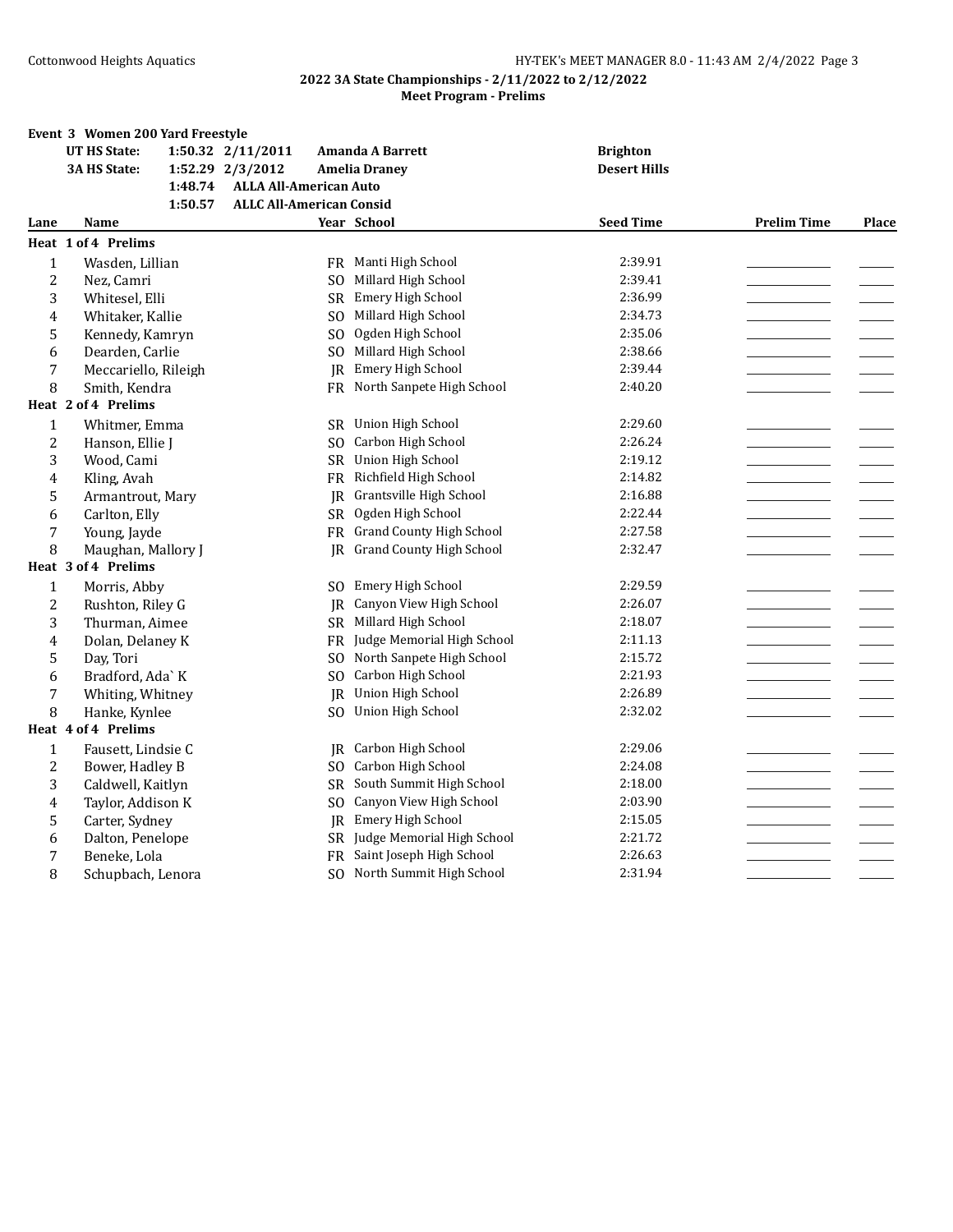|                | Event 4 Men 200 Yard Freestyle |                                 |                                 |                  |                    |              |
|----------------|--------------------------------|---------------------------------|---------------------------------|------------------|--------------------|--------------|
|                | <b>UT HS State:</b>            | 1:38.39 2/20/2021               | <b>Tanner Nelson</b>            | <b>Bigham</b>    |                    |              |
|                | 3A HS State:                   | 1:41.89 2/12/2016               | <b>Lucas O Hess</b>             | <b>Park City</b> |                    |              |
|                | 1:38.40                        | <b>ALLA All-American Auto</b>   |                                 |                  |                    |              |
|                | 1:40.13                        | <b>ALLC All-American Consid</b> |                                 |                  |                    |              |
| Lane           | Name                           |                                 | Year School                     | <b>Seed Time</b> | <b>Prelim Time</b> | <b>Place</b> |
|                | Heat 1 of 4 Prelims            |                                 |                                 |                  |                    |              |
| $\mathbf{1}$   | Durrant, Bryant                |                                 | JR Emery High School            | 2:15.19          |                    |              |
| 2              | Barnett, Jack D                |                                 | FR Richfield High School        | 2:15.05          |                    |              |
| 3              | Waters, Tyler                  | IR.                             | Gunnison Valley High School     | 2:12.67          |                    |              |
| $\overline{4}$ | Thomas, Jaron                  | IR                              | Richfield High School           | 2:10.55          |                    |              |
| 5              | Silcox, JW                     | FR                              | North Summit High School        | 2:11.81          |                    |              |
| 6              | Engar, Mason D                 |                                 | FR Carbon High School           | 2:14.06          |                    |              |
| 7              | Ruf, Brolen                    |                                 | SR North Summit High School     | 2:15.09          |                    |              |
| 8              | Galang, Jacob                  | IR                              | Juan Diego Catholic High Schoo  | 2:15.48          |                    |              |
|                | Heat 2 of 4 Prelims            |                                 |                                 |                  |                    |              |
| $\mathbf{1}$   | Farnsworth, Tagert N           | IR                              | <b>Grand County High School</b> | 2:08.44          |                    |              |
| $\overline{c}$ | Ceniceros, Ayden               | IR                              | <b>Grand County High School</b> | 2:06.22          |                    |              |
| 3              | DeGrey, Tristan                | SR                              | Juab High School                | 2:01.34          |                    |              |
| 4              | Grimshaw, Jacob C              | IR                              | Canyon View High School         | 1:51.64          |                    |              |
| 5              | Guymon, Tyson                  | SR                              | <b>Union High School</b>        | 1:57.89          |                    |              |
| 6              | Andersen, Joshua               |                                 | JR North Sanpete High School    | 2:05.47          |                    |              |
| 7              | Despain, Jacob                 | SR                              | Millard High School             | 2:06.59          |                    |              |
| 8              | Bretz, Ryan                    |                                 | SR Gunnison Valley High School  | 2:09.68          |                    |              |
|                | Heat 3 of 4 Prelims            |                                 |                                 |                  |                    |              |
| $\mathbf{1}$   | Goss, Cameron                  | IR                              | Union High School               | 2:08.20          |                    |              |
| 2              | Sankovitz, Frank               | FR                              | Judge Memorial High School      | 2:06.12          |                    |              |
| 3              | Reeves, Bradyn                 | <b>SR</b>                       | Ogden High School               | 2:00.94          |                    |              |
| 4              | Jones, Will                    | IR                              | Saint Joseph High School        | 1:47.91          |                    |              |
| 5              | Bertoch, William               |                                 | SR Union High School            | 1:57.14          |                    |              |
| 6              | Frost, Ian                     |                                 | SR America Leadership Academy   | 2:02.22          |                    |              |
| 7              | Engar, Nathan C                | <b>IR</b>                       | Carbon High School              | 2:06.59          |                    |              |
| 8              | Bradford, Boyd C               |                                 | JR Carbon High School           | 2:08.87          |                    |              |
|                | Heat 4 of 4 Prelims            |                                 |                                 |                  |                    |              |
| $\mathbf{1}$   | Young, Stryder B               |                                 | SR Grand County High School     | 2:07.03          |                    |              |
| $\overline{c}$ | Kelly, Eoghan                  | IR                              | Juan Diego Catholic High Schoo  | 2:06.00          |                    |              |
| 3              | Foy, Shepherd                  | FR                              | Juan Diego Catholic High Schoo  | 2:00.00          |                    |              |
| $\overline{4}$ | Morton, Nico R                 | IR                              | Judge Memorial High School      | 1:46.44          |                    |              |
| 5              | Bishop, Ethan                  |                                 | <b>IR</b> Millard High School   | 1:56.60          |                    |              |
| 6              | Chamberlain, Camden            |                                 | SR Carbon High School           | 2:01.39          |                    |              |
| 7              | Noorda, Gerrit                 | FR                              | Morgan High School              | 2:06.40          |                    |              |
| 8              | Fauver, Jacob                  |                                 | JR Emery High School            | 2:08.44          |                    |              |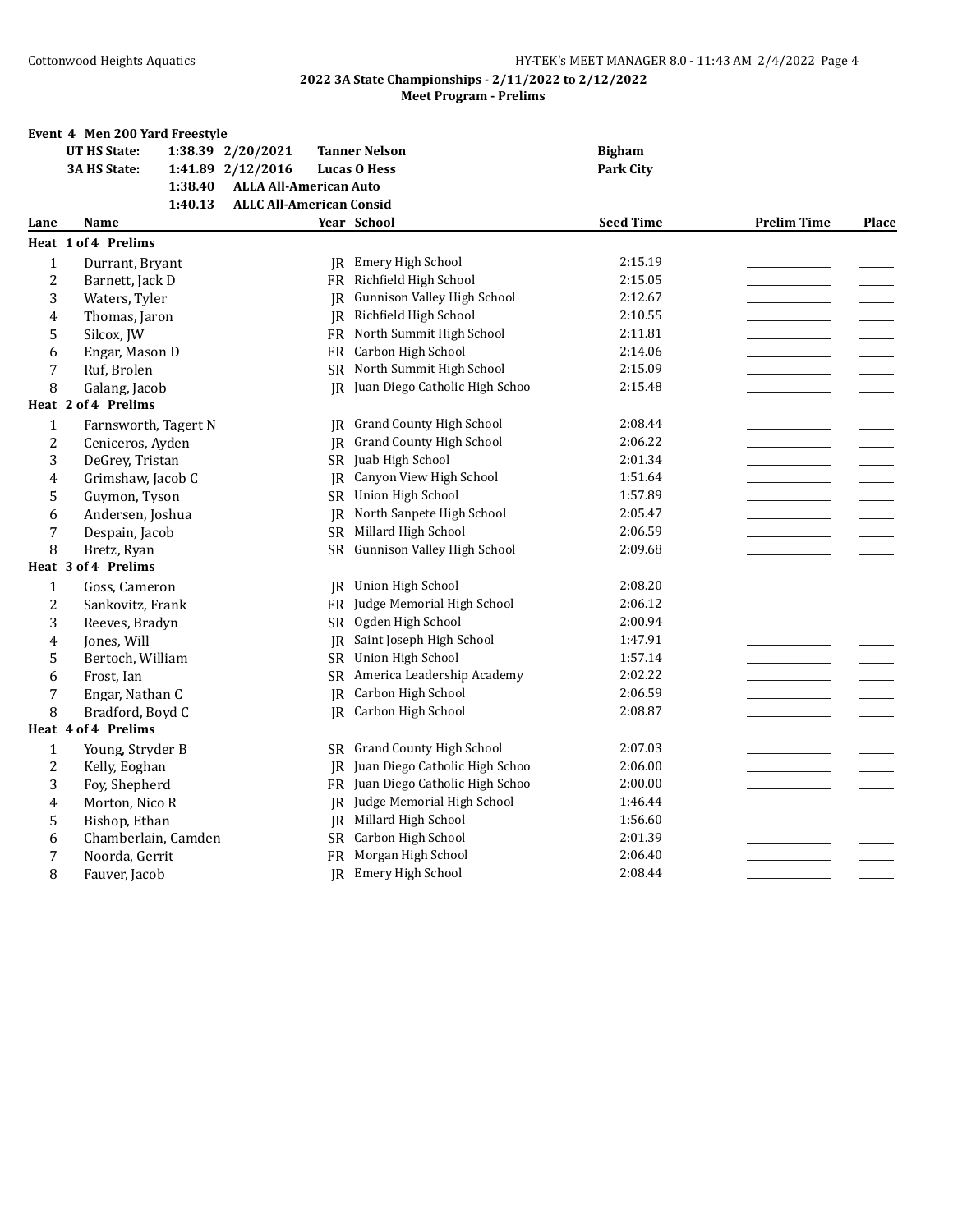|                  | Event 5 Women 200 Yard IM |                                 |                                |                     |                    |              |
|------------------|---------------------------|---------------------------------|--------------------------------|---------------------|--------------------|--------------|
|                  | <b>UT HS State:</b>       | 2:03.41 2/9/2019                | <b>Rachel E Butler</b>         | <b>Brighton</b>     |                    |              |
|                  | 3A HS State:              | 2:08.31 2/14/2014               | <b>Amelia Draney</b>           | <b>Desert Hills</b> |                    |              |
|                  | 2:01.51                   | <b>ALLA All-American Auto</b>   |                                |                     |                    |              |
|                  | 2:03.64                   | <b>ALLC All-American Consid</b> |                                |                     |                    |              |
| Lane             | <b>Name</b>               |                                 | Year School                    | <b>Seed Time</b>    | <b>Prelim Time</b> | <b>Place</b> |
|                  | Heat 1 of 4 Prelims       |                                 |                                |                     |                    |              |
| 1                | Bartlett, Berlin          |                                 | FR Ogden High School           | 3:01.68             |                    |              |
| $\overline{c}$   | Middleton, Rylie S        | FR                              | Judge Memorial High School     | 3:00.93             |                    |              |
| 3                | Whitaker, Zoe             |                                 | JR Millard High School         | 3:00.34             |                    |              |
| 4                | McCandless, Katie         |                                 | SR Emery High School           | 2:58.70             |                    |              |
| 5                | Graff, Ellie              |                                 | SO Richfield High School       | 3:00.10             |                    |              |
| 6                | Blackner, Sienna          | SO.                             | Richfield High School          | 3:00.36             |                    |              |
| 7                | Jeffery, Jennacie P       | SO.                             | Carbon High School             | 3:01.42             |                    |              |
| 8                | Greenwood, Camden         |                                 | SR North Summit High School    | 3:05.80             |                    |              |
|                  | Heat 2 of 4 Prelims       |                                 |                                |                     |                    |              |
| $\mathbf{1}$     | Smith, Savannah           |                                 | FR Saint Joseph High School    | 2:56.57             |                    |              |
| 2                | Halk, Evie                | FR                              | Carbon High School             | 2:51.65             |                    |              |
| 3                | Baird, Kaytlin            |                                 | JR Union High School           | 2:46.21             |                    |              |
| 4                | Reynolds, Kiley D         | SR                              | Canyon View High School        | 2:27.30             |                    |              |
| 5                | Jensen, Cambrie           | SR                              | Emery High School              | 2:41.64             |                    |              |
| 6                | Koyle, Hannah             |                                 | SR Millard High School         | 2:48.03             |                    |              |
| 7                | Tsandes, Thaia            | IR                              | Juan Diego Catholic High Schoo | 2:51.98             |                    |              |
| 8                | Embelton, Belen           | IR                              | Union High School              | 2:58.12             |                    |              |
|                  | Heat 3 of 4 Prelims       |                                 |                                |                     |                    |              |
| $\mathbf{1}$     | Yates, Mady               |                                 | FR Saint Joseph High School    | 2:55.69             |                    |              |
| $\boldsymbol{2}$ | Watterson, Avery          |                                 | SR North Summit High School    | 2:51.35             |                    |              |
| 3                | Warren, Zoe               |                                 | JR Grand County High School    | 2:42.92             |                    |              |
| 4                | Holman, Grace             | IR                              | Juab High School               | 2:26.10             |                    |              |
| 5                | O'Brien, Marin            |                                 | JR Judge Memorial High School  | 2:40.91             |                    |              |
| 6                | Sherman, Caeli            |                                 | SR Judge Memorial High School  | 2:47.10             |                    |              |
| 7                | Sill, Brielle             |                                 | SO Morgan High School          | 2:51.90             |                    |              |
| 8                | Johansen, Allison         |                                 | FR Emery High School           | 2:57.97             |                    |              |
|                  | Heat 4 of 4 Prelims       |                                 |                                |                     |                    |              |
| $\mathbf{1}$     | Orn, Karli                | SR.                             | Morgan High School             | 2:53.85             |                    |              |
| $\overline{c}$   | Bartlett, Tessa           |                                 | FR Rowland Hall High School    | 2:49.10             |                    |              |
| 3                | Schatz, Cyan              | FR                              | Ogden High School              | 2:42.12             |                    |              |
| 4                | Weller, Audrey            | IR                              | Juan Diego Catholic High Schoo | 2:15.94             |                    |              |
| 5                | Conner, Amelia A          | FR                              | Judge Memorial High School     | 2:34.30             |                    |              |
| 6                | Howes, Olivea             |                                 | SR Union High School           | 2:46.75             |                    |              |
| 7                | Crompton, Mia V           |                                 | SO Carbon High School          | 2:51.67             |                    |              |
| 8                | Freston, Paige            |                                 | SR Union High School           | 2:57.37             |                    |              |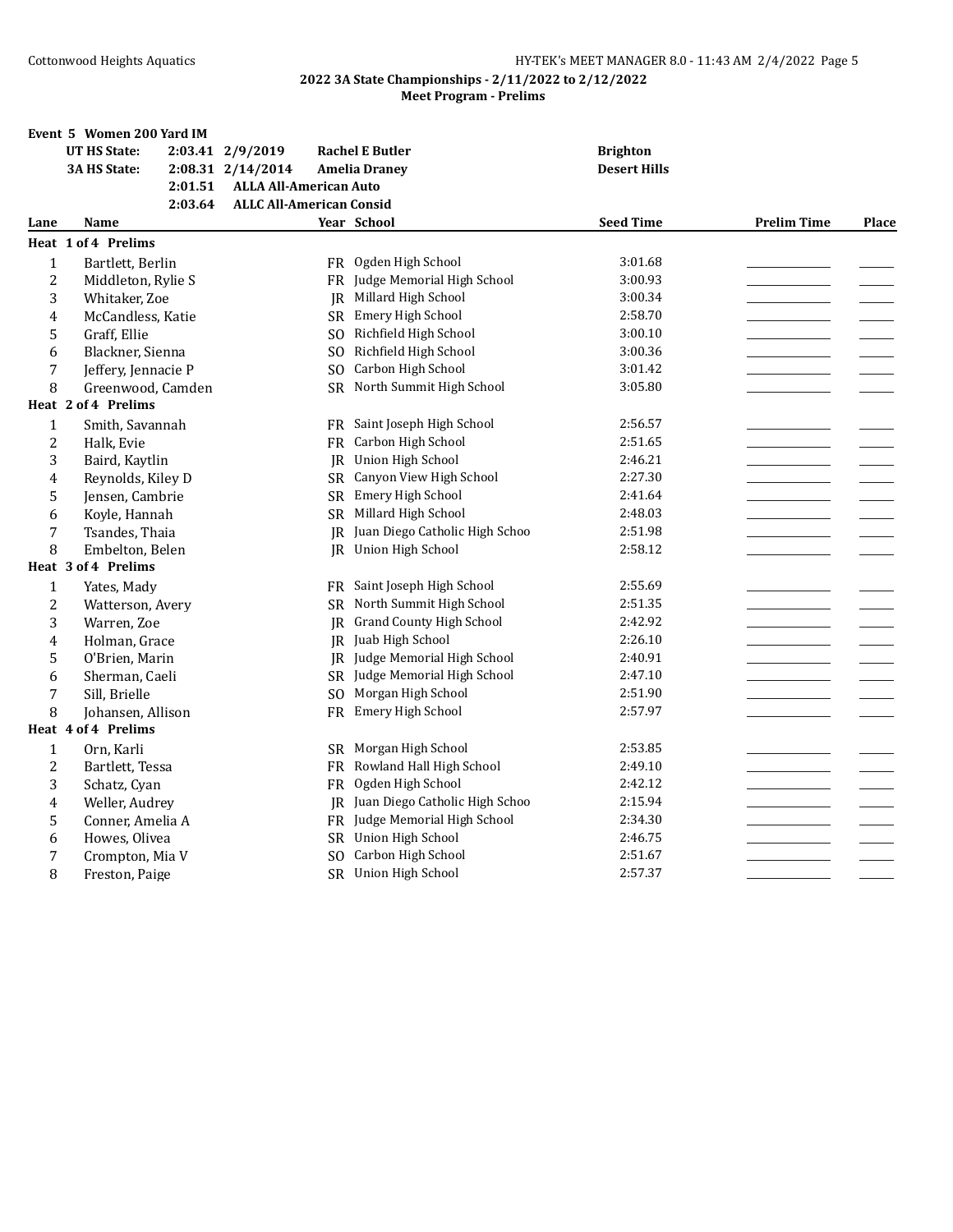|                | Event 6 Men 200 Yard IM    |                                 |                                 |                  |                    |       |
|----------------|----------------------------|---------------------------------|---------------------------------|------------------|--------------------|-------|
|                | <b>UT HS State:</b>        | 1:48.75 2/9/2019                | <b>Jordan R Tiffany</b>         | <b>Lone Peak</b> |                    |       |
|                | 3A HS State:               | 1:52.11 2/9/1979                | <b>David Lundberg</b>           | <b>Timpview</b>  |                    |       |
|                | 1:49.57                    | <b>ALLA All-American Auto</b>   |                                 |                  |                    |       |
|                | 1:51.57                    | <b>ALLC All-American Consid</b> |                                 |                  |                    |       |
| Lane           | Name                       |                                 | Year School                     | <b>Seed Time</b> | <b>Prelim Time</b> | Place |
|                | <b>Heat 1 of 4 Prelims</b> |                                 |                                 |                  |                    |       |
| $\mathbf{1}$   | Palmer, Zaak               |                                 | FR North Sanpete High School    | 2:41.94          |                    |       |
| $\overline{c}$ | Matthews, Caleb            | IR                              | Gunnison Valley High School     | 2:37.54          |                    |       |
| 3              | Day, Spencer               | SR.                             | North Sanpete High School       | 2:34.34          |                    |       |
| 4              | Crowther, Case             | <b>FR</b>                       | Ogden High School               | 2:34.14          |                    |       |
| 5              | Hadlock, Ashton            | SO.                             | Union High School               | 2:34.27          |                    |       |
| 6              | Halliday, Branson          | FR                              | South Summit High School        | 2:37.35          |                    |       |
| 7              | Tait, Daxton               | SO.                             | Richfield High School           | 2:40.79          |                    |       |
| 8              | Smith, Connor              | S <sub>O</sub>                  | Morgan High School              | 2:41.95          |                    |       |
|                | Heat 2 of 4 Prelims        |                                 |                                 |                  |                    |       |
| $\mathbf{1}$   | Despain, Sam P             | SO.                             | Canyon View High School         | 2:31.24          |                    |       |
| $\overline{2}$ | Batty, Stetson             | FR                              | <b>Union High School</b>        | 2:24.09          |                    |       |
| 3              | Child, Benji               | JR                              | Judge Memorial High School      | 2:19.24          |                    |       |
| 4              | Schiffman, Ben             | FR                              | Rowland Hall High School        | 2:08.65          |                    |       |
| 5              | Gonzalez, Robert P         | SR.                             | Beaver High School              | 2:16.17          |                    |       |
| 6              | Runnels, Rhys              | SO.                             | Judge Memorial High School      | 2:23.30          |                    |       |
| 7              | Wilson, Jordan             | SO.                             | Ogden High School               | 2:26.52          |                    |       |
| 8              | Minchey, Kyler             | <b>SR</b>                       | Emery High School               | 2:33.72          |                    |       |
|                | Heat 3 of 4 Prelims        |                                 |                                 |                  |                    |       |
| $\mathbf{1}$   | Garrett, Kingsley          | FR                              | Judge Memorial High School      | 2:30.00          |                    |       |
| $\overline{c}$ | Robertson, Tyler           | IR                              | Morgan High School              | 2:23.74          |                    |       |
| 3              | Noorda, Brayden            | SR.                             | Morgan High School              | 2:18.36          |                    |       |
| 4              | Yanelli, Buddy             | <b>SR</b>                       | Judge Memorial High School      | 2:07.52          |                    |       |
| 5              | Ibanez, Gabe C             | IR                              | Carbon High School              | 2:14.81          |                    |       |
| 6              | Bartlett, Porter           | IR                              | Ogden High School               | 2:20.46          |                    |       |
| 7              | Henrie, Jeryn              | IR.                             | Union High School               | 2:25.95          |                    |       |
| 8              | Schmitt, Keaton            | FR                              | Union High School               | 2:33.56          |                    |       |
|                | Heat 4 of 4 Prelims        |                                 |                                 |                  |                    |       |
| $\mathbf{1}$   | Moore, Oran                | SO.                             | <b>Grand County High School</b> | 2:29.79          |                    |       |
| 2              | Graff, Max                 | SR.                             | Richfield High School           | 2:23.44          |                    |       |
| 3              | Hren, Nick                 | SO.                             | <b>Grand County High School</b> | 2:16.69          |                    |       |
| 4              | Cannon, Max R              | <b>SR</b>                       | Canyon View High School         | 1:58.93          |                    |       |
| 5              | Shakib, Thomas             | SO.                             | Rowland Hall High School        | 2:13.30          |                    |       |
| 6              | Anderson, Braxten          | <b>SR</b>                       | Richfield High School           | 2:20.38          |                    |       |
| 7              | Palmer, Gideon             | <b>SR</b>                       | North Sanpete High School       | 2:25.39          |                    |       |
| 8              | Bennett, Levi              | S <sub>O</sub>                  | Morgan High School              | 2:31.77          |                    |       |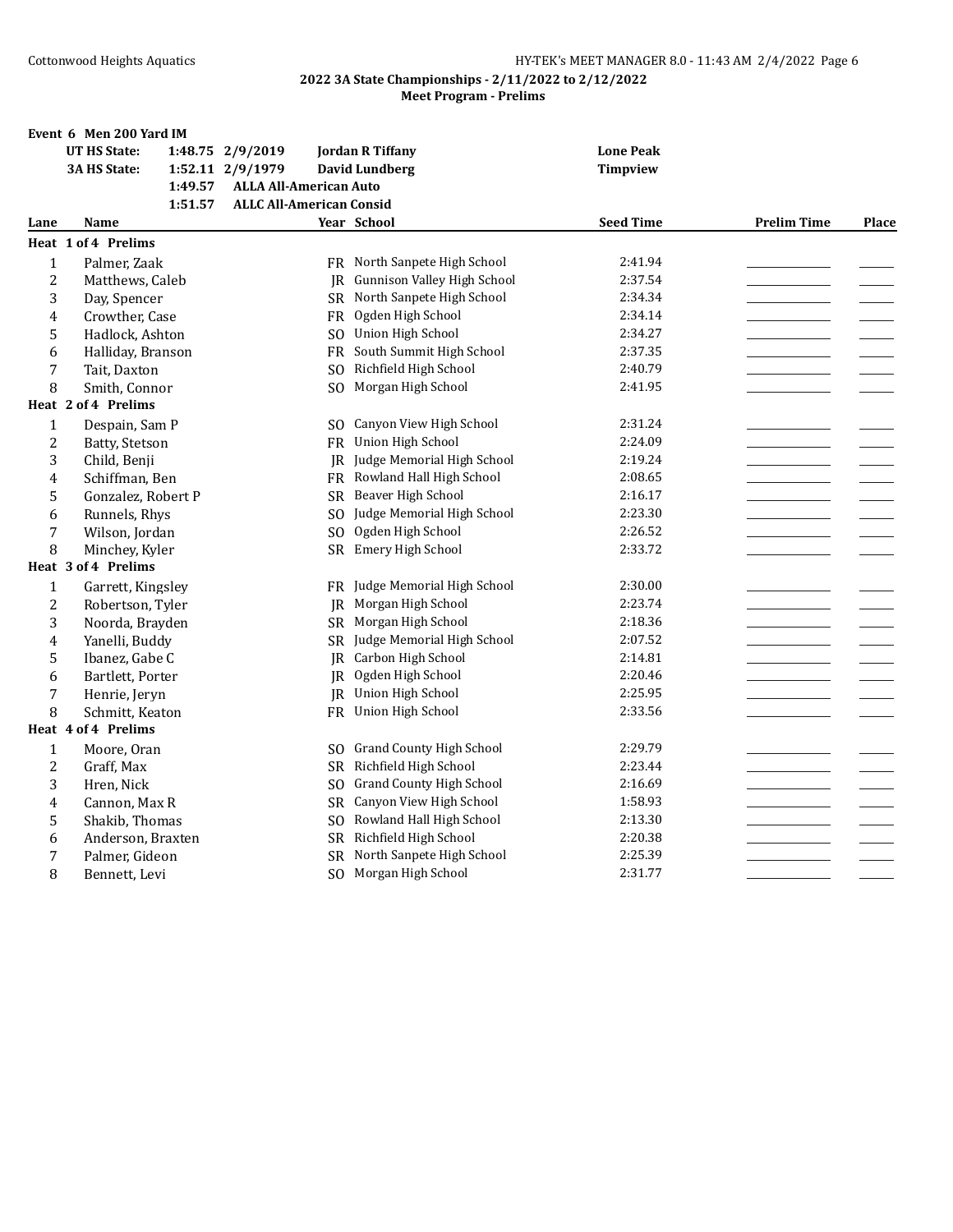|                | Event 7 Women 50 Yard Freestyle |                                 |                                   |                     |                    |              |
|----------------|---------------------------------|---------------------------------|-----------------------------------|---------------------|--------------------|--------------|
|                | <b>UT HS State:</b>             | 23.25 2/11/2005                 | J. Fredsall / S. Watchorn         | <b>Kearns</b>       |                    |              |
|                | 3A HS State:                    | 23.25 2/8/1997                  | Sara Watchorn                     | <b>Rowland Hall</b> |                    |              |
|                | 23.20                           | <b>ALLA All-American Auto</b>   |                                   |                     |                    |              |
|                | 23.54                           | <b>ALLC All-American Consid</b> |                                   |                     |                    |              |
| Lane           | Name                            |                                 | Year School                       | <b>Seed Time</b>    | <b>Prelim Time</b> | <b>Place</b> |
|                | Heat 1 of 4 Prelims             |                                 |                                   |                     |                    |              |
| $\mathbf{1}$   | Erickson, Ava                   |                                 | JR Rowland Hall High School       | 30.30               |                    |              |
| $\overline{2}$ | Baker, Elise                    | IR.                             | Juan Diego Catholic High Schoo    | 30.15               |                    |              |
| 3              | Spunaugle, Eva                  |                                 | JR Union High School              | 30.00               |                    |              |
| 4              | Roper, Devin                    | IR.                             | Millard High School               | 29.62               |                    |              |
| 5              | Flake, Emily                    | IR.                             | Gunnison Valley High School       | 29.76               |                    |              |
| 6              | Hains, Erika                    | SO.                             | Ogden High School                 | 30.10               |                    |              |
| 7              | Smith, Kendra                   |                                 | FR North Sanpete High School      | 30.19               |                    |              |
| 8              | Stanford, Rachel                | SR                              | North Summit High School          | 30.42               |                    |              |
|                | Heat 2 of 4 Prelims             |                                 |                                   |                     |                    |              |
| $\mathbf{1}$   | Thompson, Taryn                 | S <sub>O</sub>                  | Rowland Hall High School          | 29.01               |                    |              |
| $\overline{2}$ | Zheng, Sophie                   | S <sub>O</sub>                  | Rowland Hall High School          | 28.73               |                    |              |
| 3              | Rutledge, Morgan                |                                 | SR Juan Diego Catholic High Schoo | 27.33               |                    |              |
| 4              | Lyman, Thalyn                   | <b>SR</b>                       | Carbon High School                | 26.40               |                    |              |
| 5              | Herre, Emma                     | IR                              | America Leadership Academy        | 27.02               |                    |              |
| 6              | Burnham, Abbey                  | IR                              | Union High School                 | 28.04               |                    |              |
| 7              | Hellander, Harley               | SR.                             | North Summit High School          | 28.91               |                    |              |
| 8              | Koyle, Emma                     | SO.                             | Millard High School               | 29.41               |                    |              |
|                | Heat 3 of 4 Prelims             |                                 |                                   |                     |                    |              |
| $\mathbf 1$    | Mason, Purity                   | SO.                             | Emery High School                 | 29.00               |                    |              |
| $\overline{2}$ | Louis, Isabelle                 |                                 | SR Rowland Hall High School       | 28.51               |                    |              |
| 3              | Despain, Lizzy                  | SO.                             | Millard High School               | 27.22               |                    |              |
| 4              | Hunter, Stella                  | <b>IR</b>                       | Ogden High School                 | 25.98               |                    |              |
| 5              | Mayer, Mackenzie                | SO.                             | <b>Grand County High School</b>   | 26.85               |                    |              |
| 6              | Farr, Lanee                     | IR.                             | Judge Memorial High School        | 27.88               |                    |              |
| $\overline{7}$ | Lyman, Ember D                  | S <sub>O</sub>                  | Carbon High School                | 28.89               |                    |              |
| 8              | Rasmussen, Mia                  | SR.                             | <b>Union High School</b>          | 29.32               |                    |              |
|                | Heat 4 of 4 Prelims             |                                 |                                   |                     |                    |              |
| $\mathbf{1}$   | Tebbs, Kinzie A                 | SR.                             | Canyon View High School           | 29.00               |                    |              |
| $\overline{2}$ | Schena, JayDee M                |                                 | FR Beaver High School             | 28.13               |                    |              |
| 3              | Jaramillo, Tyrca                | SR                              | Carbon High School                | 27.06               |                    |              |
| 4              | Cowan, Olivia O                 | <b>SR</b>                       | Judge Memorial High School        | 25.85               |                    |              |
| 5              | Chamberlain, Alyssa A           | SO.                             | Carbon High School                | 26.68               |                    |              |
| 6              | Guymon, Aubrey                  | IR                              | Emery High School                 | 27.61               |                    |              |
| 7              | Leonard, Olivia                 |                                 | SR Judge Memorial High School     | 28.76               |                    |              |
| 8              | Johansen, Abby                  |                                 | SR Emery High School              | 29.14               |                    |              |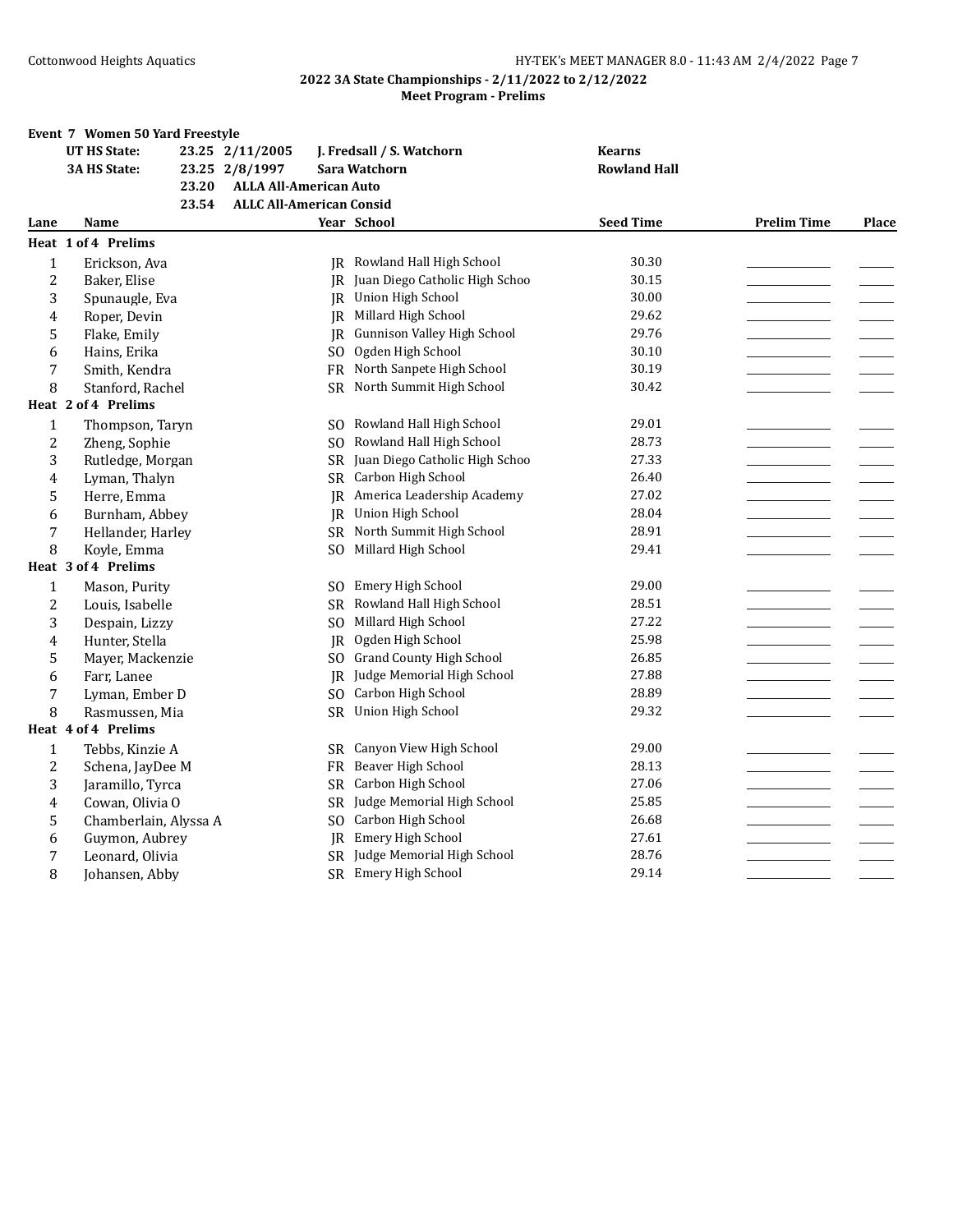|              | Event 8 Men 50 Yard Freestyle |       |                                 |                   |                                   |                   |                    |              |
|--------------|-------------------------------|-------|---------------------------------|-------------------|-----------------------------------|-------------------|--------------------|--------------|
|              | <b>UT HS State:</b>           |       | 20.60 2/8/1997                  | <b>Billy Betz</b> |                                   | Logan             |                    |              |
|              | 3A HS State:                  |       | 21.17 2/9/2012                  |                   | <b>Dusty Ragland /Joe Hughes</b>  | Park City / Cedar |                    |              |
|              |                               | 20.54 | <b>ALLA All-American Auto</b>   |                   |                                   |                   |                    |              |
|              |                               | 20.91 | <b>ALLC All-American Consid</b> |                   |                                   |                   |                    |              |
| Lane         | Name                          |       |                                 |                   | Year School                       | <b>Seed Time</b>  | <b>Prelim Time</b> | <b>Place</b> |
|              | Heat 1 of 4 Prelims           |       |                                 |                   |                                   |                   |                    |              |
| $\mathbf{1}$ | Albee, Scott                  |       |                                 |                   | SR Manti High School              | 26.30             |                    |              |
| 2            | Tullis, Spencer G             |       |                                 | IR                | Carbon High School                | 26.17             |                    |              |
| 3            | Watson, Dallin S              |       |                                 |                   | SR Carbon High School             | 26.12             |                    |              |
| 4            | Moore, Brendan                |       |                                 |                   | SR Grand County High School       | 26.08             |                    |              |
| 5            | Kunzler, Benson               |       |                                 | IR                | Ben Lomond High School            | 26.10             |                    |              |
| 6            | Rohrer, Daycen                |       |                                 |                   | SR Union High School              | 26.13             |                    |              |
| 7            | Ritzman, Alex                 |       |                                 |                   | SR North Summit High School       | 26.18             |                    |              |
| 8            | Kunz, Toby                    |       |                                 |                   | SR South Summit High School       | 26.32             |                    |              |
|              | Heat 2 of 4 Prelims           |       |                                 |                   |                                   |                   |                    |              |
| 1            | Willey, Ty                    |       |                                 | IR                | Ogden High School                 | 25.45             |                    |              |
| 2            | Gillespie, Michael            |       |                                 |                   | SR Judge Memorial High School     | 24.97             |                    |              |
| 3            | Gleason, Charlie              |       |                                 | SO.               | Juan Diego Catholic High Schoo    | 24.19             |                    |              |
| 4            | Bailey, Ryen D                |       |                                 | SR                | Canyon View High School           | 22.98             |                    |              |
| 5            | Lassche, Treven               |       |                                 |                   | SR South Summit High School       | 23.63             |                    |              |
| 6            | Lewis, Ty                     |       |                                 |                   | SR Morgan High School             | 24.74             |                    |              |
| 7            | Malan, Dawson                 |       |                                 | SR                | Ogden High School                 | 25.27             |                    |              |
| 8            | VanOrden, Hunter              |       |                                 |                   | SR Morgan High School             | 26.04             |                    |              |
|              | Heat 3 of 4 Prelims           |       |                                 |                   |                                   |                   |                    |              |
| 1            | Brunson, Carson               |       |                                 | SR                | Millard High School               | 25.43             |                    |              |
| 2            | Jacobsen, Easton              |       |                                 | IR                | Ben Lomond High School            | 24.92             |                    |              |
| 3            | Boyle, Liam                   |       |                                 | IR                | Rowland Hall High School          | 24.12             |                    |              |
| 4            | Atzet, Ethan                  |       |                                 | SR.               | Juan Diego Catholic High Schoo    | 22.84             |                    |              |
| 5            | Bennett, Boston               |       |                                 | SO.               | Union High School                 | 23.55             |                    |              |
| 6            | Bartlett, Porter              |       |                                 | IR                | Ogden High School                 | 24.56             |                    |              |
| 7            | Terry, Kegley                 |       |                                 |                   | SR Emery High School              | 25.22             |                    |              |
| 8            | Riad, Brennan                 |       |                                 |                   | SR Judge Memorial High School     | 25.83             |                    |              |
|              | Heat 4 of 4 Prelims           |       |                                 |                   |                                   |                   |                    |              |
| 1            | Pfeifer, Elijah               |       |                                 | SO.               | Morgan High School                | 25.28             |                    |              |
| 2            | Swick, Khristian              |       |                                 | IR                | Juan Diego Catholic High Schoo    | 24.85             |                    |              |
| 3            | Edwards, William M            |       |                                 | SR                | Canyon View High School           | 23.83             |                    |              |
| 4            | Kling, Grant                  |       |                                 | IR                | Richfield High School             | 22.06             |                    |              |
| 5            | Minchey, Dax                  |       |                                 |                   | SR Emery High School              | 23.38             |                    |              |
| 6            | Hansen, Hayden                |       |                                 | IR                | South Sevier High School          | 24.44             |                    |              |
| 7            | Shami, Joseph                 |       |                                 |                   | IR Juan Diego Catholic High Schoo | 24.97             |                    |              |
| 8            | Larsen, Ethan                 |       |                                 |                   | SR Millard High School            | 25.79             |                    |              |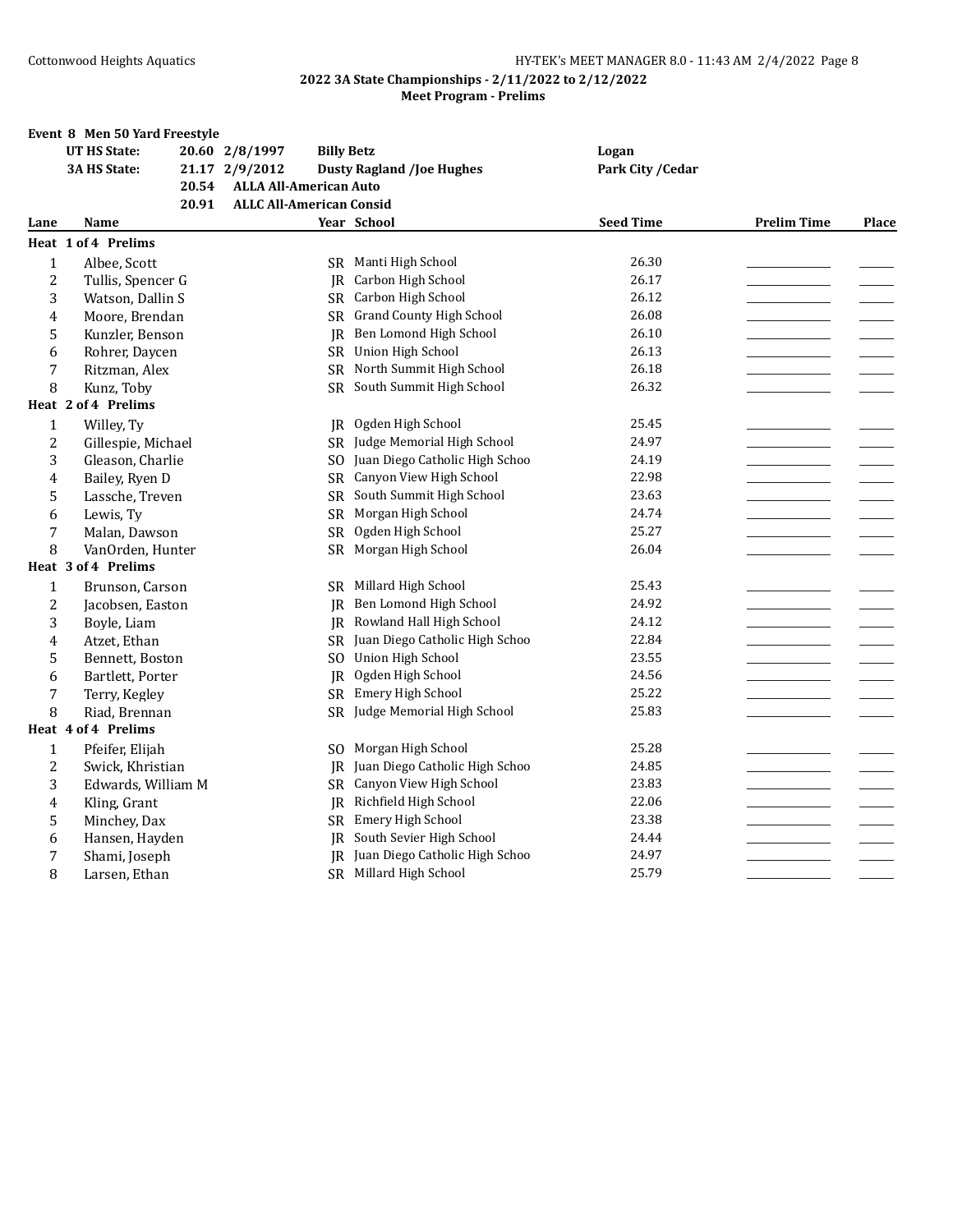|                | Event 9 Women 100 Yard Butterfly |       |                                 |           |                                   |                  |                    |       |
|----------------|----------------------------------|-------|---------------------------------|-----------|-----------------------------------|------------------|--------------------|-------|
|                | <b>UT HS State:</b>              |       | 54.61 2/14/2014                 |           | <b>Lillian F Moore</b>            | <b>Skyline</b>   |                    |       |
|                | 3A HS State:                     |       | 57.45 3/13/1984                 |           | <b>Christi Harris</b>             | <b>Provo</b>     |                    |       |
|                |                                  | 54.42 | <b>ALLA All-American Auto</b>   |           |                                   |                  |                    |       |
|                |                                  | 55.49 | <b>ALLC All-American Consid</b> |           |                                   |                  |                    |       |
| Lane           | Name                             |       |                                 |           | Year School                       | <b>Seed Time</b> | <b>Prelim Time</b> | Place |
|                | Heat 1 of 4 Prelims              |       |                                 |           |                                   |                  |                    |       |
| $\mathbf{1}$   | Aland, Addie                     |       |                                 |           | SR Union High School              | 1:27.03          |                    |       |
| $\overline{2}$ | Graff, Ellie                     |       |                                 | SO.       | Richfield High School             | 1:25.29          |                    |       |
| 3              | Thomas, Kelsey                   |       |                                 | SR.       | Emery High School                 | 1:24.47          |                    |       |
| 4              | Yates, Mady                      |       |                                 | FR        | Saint Joseph High School          | 1:23.72          |                    |       |
| 5              | Quintanilla, KayLee J            |       |                                 | IR.       | Canyon View High School           | 1:24.04          |                    |       |
| 6              | Anderson, Bailee                 |       |                                 | JR        | Ogden High School                 | 1:24.81          |                    |       |
| 7              | Smith, Sydney                    |       |                                 |           | SR North Sanpete High School      | 1:27.01          |                    |       |
| 8              | Gleave, Sierra L                 |       |                                 | SR        | Richfield High School             | 1:27.04          |                    |       |
|                | Heat 2 of 4 Prelims              |       |                                 |           |                                   |                  |                    |       |
| $\mathbf{1}$   | Stephenson, Shae                 |       |                                 | FR        | Ogden High School                 | 1:21.57          |                    |       |
| $\overline{2}$ | Bower, Katelyn                   |       |                                 | SR.       | Carbon High School                | 1:18.98          |                    |       |
| 3              | Pascual, Bea                     |       |                                 | IR        | Juan Diego Catholic High Schoo    | 1:14.76          |                    |       |
| 4              | Puertas, Sarah                   |       |                                 | SO.       | Maeser Prep Academy High Schoo    | 1:06.73          |                    |       |
| 5              | Sherman, Caeli                   |       |                                 | SR        | Judge Memorial High School        | 1:12.96          |                    |       |
| 6              | Whitham, Libby                   |       |                                 | JR        | Grantsville High School           | 1:16.13          |                    |       |
| 7              | Maxfield, Brooke                 |       |                                 | SO.       | Richfield High School             | 1:20.67          |                    |       |
| 8              | Whitaker, Zoe                    |       |                                 | IR        | Millard High School               | 1:23.54          |                    |       |
|                | Heat 3 of 4 Prelims              |       |                                 |           |                                   |                  |                    |       |
| 1              | Tsandes, Thaia                   |       |                                 |           | JR Juan Diego Catholic High Schoo | 1:21.33          |                    |       |
| $\overline{2}$ | Peterson, Samantha               |       |                                 | JR        | Union High School                 | 1:17.40          |                    |       |
| 3              | Scholes, Sienna                  |       |                                 | FR        | Union High School                 | 1:14.66          |                    |       |
| 4              | Caldwell, Kaitlyn                |       |                                 | <b>SR</b> | South Summit High School          | 1:06.44          |                    |       |
| 5              | Graham, Megan                    |       |                                 | JR        | Ben Lomond High School            | 1:10.30          |                    |       |
| 6              | Thurman, Kailey                  |       |                                 | SO.       | Millard High School               | 1:15.47          |                    |       |
| 7              | Hicks, Jessica                   |       |                                 | <b>SR</b> | Morgan High School                | 1:20.31          |                    |       |
| 8              | Wasden, Lillian                  |       |                                 |           | FR Manti High School              | 1:22.10          |                    |       |
|                | Heat 4 of 4 Prelims              |       |                                 |           |                                   |                  |                    |       |
| $\mathbf{1}$   | Hill, Paige                      |       |                                 | SR        | Morgan High School                | 1:21.16          |                    |       |
| $\overline{2}$ | Gordon, Grace                    |       |                                 | IR        | Morgan High School                | 1:16.22          |                    |       |
| 3              | Stanford, Rachel                 |       |                                 | SR        | North Summit High School          | 1:14.08          |                    |       |
| 4              | Guymon, Aubrey                   |       |                                 | IR        | Emery High School                 | 1:05.30          |                    |       |
| 5              | Zheng, Sophie                    |       |                                 | SO.       | Rowland Hall High School          | 1:08.03          |                    |       |
| 6              | Mejia, Emma                      |       |                                 | IR        | Judge Memorial High School        | 1:15.28          |                    |       |
| 7              | Koyle, Hannah                    |       |                                 | SR        | Millard High School               | 1:19.58          |                    |       |
| 8              | Middleton, Rylie S               |       |                                 | <b>FR</b> | Judge Memorial High School        | 1:21.67          |                    |       |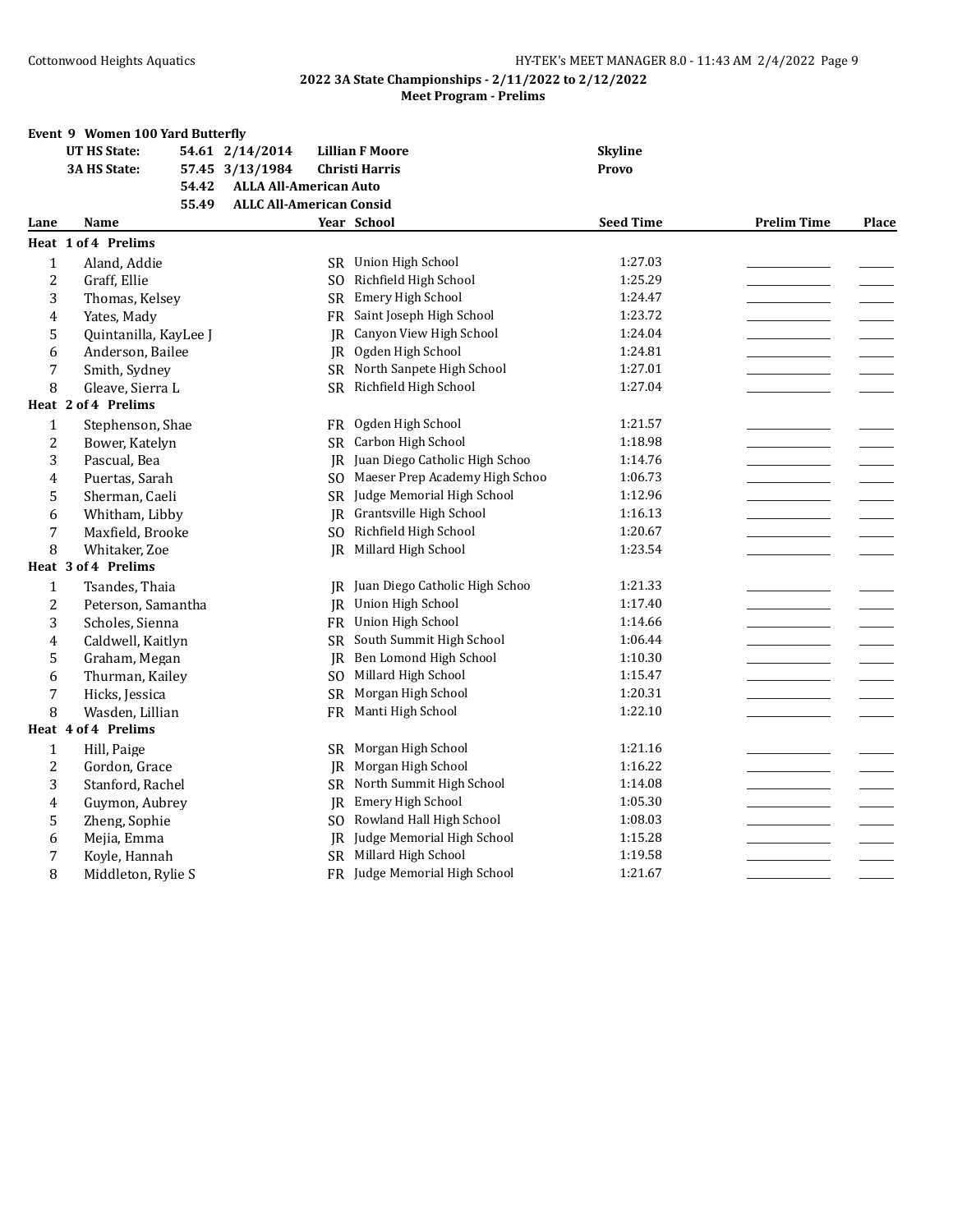|              | Event 10 Men 100 Yard Butterfly |                                          |                |                                   |                  |                    |              |
|--------------|---------------------------------|------------------------------------------|----------------|-----------------------------------|------------------|--------------------|--------------|
|              | <b>UT HS State:</b>             | 47.71 2/15/2020                          |                | <b>Jordan R Tiffany</b>           | <b>Lone Peak</b> |                    |              |
|              | 3A HS State:                    | 49.84 2/25/1978                          |                | <b>Corey Killpack</b>             | Cyprus           |                    |              |
|              |                                 | 48.92<br><b>ALLA All-American Auto</b>   |                |                                   |                  |                    |              |
|              |                                 | <b>ALLC All-American Consid</b><br>49.95 |                |                                   |                  |                    |              |
| Lane         | Name                            |                                          |                | Year School                       | <b>Seed Time</b> | <b>Prelim Time</b> | <b>Place</b> |
|              | <b>Heat 1 of 4 Prelims</b>      |                                          |                |                                   |                  |                    |              |
| $\mathbf{1}$ | Stilson, Will                   |                                          | SO.            | Emery High School                 | 1:11.70          |                    |              |
| 2            | Hancock, Tyler                  |                                          | SO.            | Morgan High School                | 1:11.26          |                    |              |
| 3            | Parks, Josh                     |                                          | SO.            | Grantsville High School           | 1:09.88          |                    |              |
| 4            | Wilkinson, Zach                 |                                          | <b>SR</b>      | Morgan High School                | 1:09.03          |                    |              |
| 5            | Thomas, Jaxon                   |                                          | IR             | Union High School                 | 1:09.49          |                    |              |
| 6            | VanOrden, Hunter                |                                          | SR             | Morgan High School                | 1:11.12          |                    |              |
| 7            | Wilson, Jordan                  |                                          | S <sub>O</sub> | Ogden High School                 | 1:11.46          |                    |              |
| 8            | Shakespear, Sam L               |                                          | SR.            | Canyon View High School           | 1:11.77          |                    |              |
|              | Heat 2 of 4 Prelims             |                                          |                |                                   |                  |                    |              |
| $\mathbf{1}$ | Holbrook, Joseph                |                                          |                | SR North Sanpete High School      | 1:07.30          |                    |              |
| 2            | Robertson, Tyler                |                                          | IR             | Morgan High School                | 1:04.73          |                    |              |
| 3            | Shami, Joseph                   |                                          | IR             | Juan Diego Catholic High Schoo    | 1:01.18          |                    |              |
| 4            | Ibanez, Gabe C                  |                                          | IR.            | Carbon High School                | 56.10            |                    |              |
| 5            | Keddington, James               |                                          | SO.            | South Summit High School          | 59.75            |                    |              |
| 6            | Duberow, James                  |                                          |                | JR Judge Memorial High School     | 1:03.09          |                    |              |
| 7            | McLaughlin, Cameron             |                                          | SR.            | Judge Memorial High School        | 1:06.26          |                    |              |
| 8            | Hadlock, Ashton                 |                                          | S <sub>O</sub> | <b>Union High School</b>          | 1:08.07          |                    |              |
|              | Heat 3 of 4 Prelims             |                                          |                |                                   |                  |                    |              |
| 1            | Fauver, Jacob                   |                                          |                | <b>IR</b> Emery High School       | 1:06.55          |                    |              |
| 2            | Mayer, Jakson                   |                                          | IR.            | <b>Grand County High School</b>   | 1:04.11          |                    |              |
| 3            | Anderson, Braxten               |                                          | <b>SR</b>      | Richfield High School             | 1:00.99          |                    |              |
| 4            | Gonzalez, Robert P              |                                          | <b>SR</b>      | Beaver High School                | 55.40            |                    |              |
| 5            | Morgan, Kurt T                  |                                          | <b>FR</b>      | Canyon View High School           | 59.01            |                    |              |
| 6            | Hren, Nick                      |                                          | SO.            | <b>Grand County High School</b>   | 1:01.75          |                    |              |
| 7            | Ruf, Brolen                     |                                          | <b>SR</b>      | North Summit High School          | 1:06.05          |                    |              |
| 8            | Palmer, Gideon                  |                                          |                | SR North Sanpete High School      | 1:07.94          |                    |              |
|              | Heat 4 of 4 Prelims             |                                          |                |                                   |                  |                    |              |
| $\mathbf{1}$ | Belnap, Nathan                  |                                          | <b>FR</b>      | Ogden High School                 | 1:06.50          |                    |              |
| 2            | Despain, Sam P                  |                                          | SO.            | Canyon View High School           | 1:03.29          |                    |              |
| 3            | Eager, Matthew                  |                                          | <b>FR</b>      | Judge Memorial High School        | 1:00.38          |                    |              |
| 4            | Bertoch, William                |                                          | <b>SR</b>      | Union High School                 | 54.98            |                    |              |
| 5            | Child, Benji                    |                                          | JR             | Judge Memorial High School        | 57.55            |                    |              |
| 6            | Foy, Shepherd                   |                                          |                | FR Juan Diego Catholic High Schoo | 1:01.21          |                    |              |
| 7            | Staley, Carter                  |                                          | SO.            | North Summit High School          | 1:05.10          |                    |              |
| 8            | Matthews, Caleb                 |                                          |                | JR Gunnison Valley High School    | 1:07.37          |                    |              |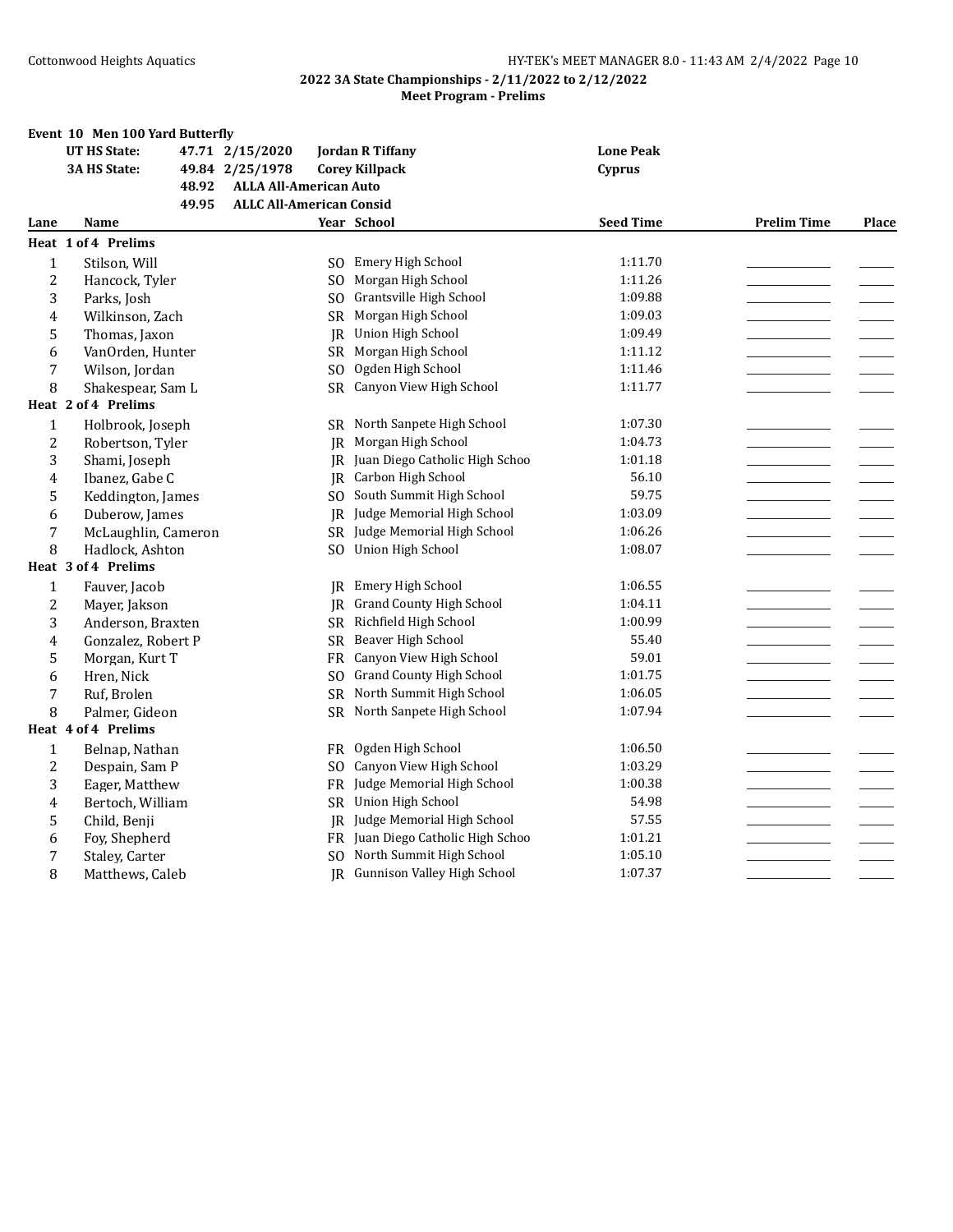|                | Event 11 Women 100 Yard Freestyle |                                 |                                   |                     |                    |       |
|----------------|-----------------------------------|---------------------------------|-----------------------------------|---------------------|--------------------|-------|
|                | <b>UT HS State:</b>               | 50.74 2/9/2019                  | <b>Rachel Oyler</b>               | <b>Timpview</b>     |                    |       |
|                | <b>3A HS State:</b>               | 51.24 2/8/1997                  | Sara Watchorn                     | <b>Rowland Hall</b> |                    |       |
|                | 50.19                             | <b>ALLA All-American Auto</b>   |                                   |                     |                    |       |
|                | 51.05                             | <b>ALLC All-American Consid</b> |                                   |                     |                    |       |
| Lane           | Name                              |                                 | Year School                       | <b>Seed Time</b>    | <b>Prelim Time</b> | Place |
|                | <b>Heat 1 of 4 Prelims</b>        |                                 |                                   |                     |                    |       |
| $\mathbf{1}$   | Johnson, Rylie                    |                                 | SR Morgan High School             | 1:12.07             |                    |       |
| $\overline{c}$ | Ferry, Katie                      | SO.                             | North Summit High School          | 1:11.41             |                    |       |
| 3              | Hains, Erika                      | SO.                             | Ogden High School                 | 1:09.65             |                    |       |
| 4              | McCandless, Katie                 | SR                              | Emery High School                 | 1:08.70             |                    |       |
| 5              | Meccariello, Rileigh              | <b>IR</b>                       | Emery High School                 | 1:09.39             |                    |       |
| 6              | Baker, Elise                      |                                 | JR Juan Diego Catholic High Schoo | 1:10.95             |                    |       |
| 7              | Tingey, Halli                     |                                 | <b>IR</b> Millard High School     | 1:11.48             |                    |       |
| 8              | Toner, McKenzie                   |                                 | FR Summit Academy High School     | 1:12.31             |                    |       |
|                | Heat 2 of 4 Prelims               |                                 |                                   |                     |                    |       |
| $\mathbf 1$    | Flake, Emily                      | IR                              | Gunnison Valley High School       | 1:07.82             |                    |       |
| $\overline{2}$ | Schena, JayDee M                  | FR                              | Beaver High School                | 1:03.81             |                    |       |
| 3              | Rutledge, Morgan                  |                                 | SR Juan Diego Catholic High Schoo | 1:01.18             |                    |       |
| 4              | Mayer, Mackenzie                  | SO.                             | <b>Grand County High School</b>   | 58.91               |                    |       |
| 5              | Carter, Sydney                    | <b>IR</b>                       | Emery High School                 | 1:00.66             |                    |       |
| 6              | Farr, Lanee                       | IR                              | Judge Memorial High School        | 1:02.53             |                    |       |
| 7              | Morris, Abby                      | S <sub>O</sub>                  | Emery High School                 | 1:05.88             |                    |       |
| 8              | Rasmussen, Mia                    | SR                              | Union High School                 | 1:08.68             |                    |       |
|                | Heat 3 of 4 Prelims               |                                 |                                   |                     |                    |       |
| $\mathbf 1$    | Spunaugle, Eva                    | IR                              | Union High School                 | 1:07.44             |                    |       |
| $\overline{2}$ | Bower, Hadley B                   | S <sub>O</sub>                  | Carbon High School                | 1:03.19             |                    |       |
| 3              | Jaramillo, Tyrca                  | SR.                             | Carbon High School                | 1:00.94             |                    |       |
| 4              | Herre, Emma                       | JR                              | America Leadership Academy        | 58.90               |                    |       |
| 5              | Chamberlain, Alyssa A             | SO.                             | Carbon High School                | 59.83               |                    |       |
| 6              | Lyman, Thalyn                     | <b>SR</b>                       | Carbon High School                | 1:02.33             |                    |       |
| $\overline{7}$ | Hellander, Harley                 | <b>SR</b>                       | North Summit High School          | 1:05.29             |                    |       |
| 8              | Tita-Munoz, Audrey                |                                 | SR Juan Diego Catholic High Schoo | 1:08.67             |                    |       |
|                | Heat 4 of 4 Prelims               |                                 |                                   |                     |                    |       |
| $\mathbf{1}$   | Roper, Devin                      | IR                              | Millard High School               | 1:06.01             |                    |       |
| $\overline{2}$ | Whiting, Whitney                  | IR                              | Union High School                 | 1:03.17             |                    |       |
| 3              | Kling, Avah                       | FR                              | Richfield High School             | 1:00.67             |                    |       |
| 4              | Cowan, Olivia O                   | SR                              | Judge Memorial High School        | 56.59               |                    |       |
| 5              | Hunter, Stella                    | IR.                             | Ogden High School                 | 59.39               |                    |       |
| 6              | Burnham, Abbey                    | IR                              | Union High School                 | 1:01.37             |                    |       |
| 7              | Gordon, Grace                     | IR                              | Morgan High School                | 1:04.26             |                    |       |
| 8              | Lamb, Phaedra                     |                                 | JR North Sanpete High School      | 1:08.19             |                    |       |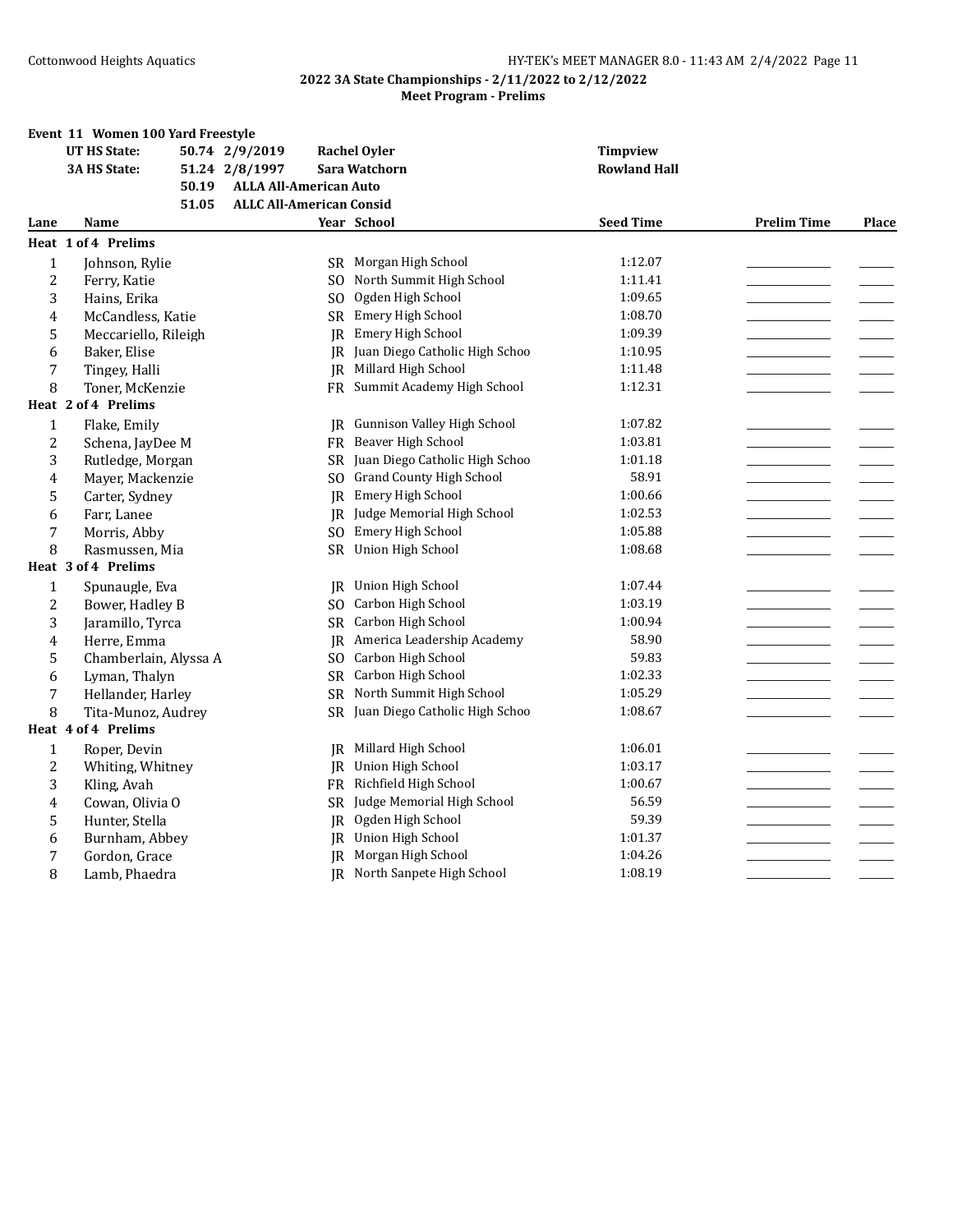|                | Event 12 Men 100 Yard Freestyle |                                 |                         |                                    |                  |                    |       |
|----------------|---------------------------------|---------------------------------|-------------------------|------------------------------------|------------------|--------------------|-------|
|                | <b>UT HS State:</b>             | 45.27 2/8/2013                  | <b>Long M Gutierrez</b> |                                    | <b>Brighton</b>  |                    |       |
|                | 3A HS State:                    | 46.07 2/10/1979                 | David Lundberg          |                                    | <b>Timpview</b>  |                    |       |
|                | 44.95                           | <b>ALLA All-American Auto</b>   |                         |                                    |                  |                    |       |
|                | 45.73                           | <b>ALLC All-American Consid</b> |                         |                                    |                  |                    |       |
| Lane           | Name                            |                                 | Year School             |                                    | <b>Seed Time</b> | <b>Prelim Time</b> | Place |
|                | Heat 1 of 4 Prelims             |                                 |                         |                                    |                  |                    |       |
| $\mathbf{1}$   | Tholen, Carsen                  |                                 |                         | SR North Summit High School        | 59.84            |                    |       |
| $\overline{2}$ | Seeley, Russell                 | SR.                             |                         | Carbon High School                 | 59.72            |                    |       |
| 3              | Jones, Cameron R                |                                 |                         | SO Carbon High School              | 59.61            |                    |       |
| 4              | Kunz, Toby                      |                                 |                         | SR South Summit High School        | 59.35            |                    |       |
| 5              | Grob, Tony                      | S <sub>O</sub>                  |                         | Richfield High School              | 59.55            |                    |       |
| 6              | Durrant, Bryant                 |                                 | JR                      | Emery High School                  | 59.68            |                    |       |
| 7              | Halliday, Branson               |                                 |                         | FR South Summit High School        | 59.81            |                    |       |
| 8              | Howard, Matthew                 | SO.                             |                         | Juan Diego Catholic High Schoo     | 59.87            |                    |       |
|                | Heat 2 of 4 Prelims             |                                 |                         |                                    |                  |                    |       |
| $\mathbf{1}$   | Tait, Daxton                    | SO.                             |                         | Richfield High School              | 58.33            |                    |       |
| $\overline{c}$ | Malan, Dawson                   | <b>SR</b>                       |                         | Ogden High School                  | 55.70            |                    |       |
| 3              | Minchey, Dax                    |                                 |                         | SR Emery High School               | 54.59            |                    |       |
| 4              | Bailey, Ryen D                  | <b>SR</b>                       |                         | Canyon View High School            | 52.45            |                    |       |
| 5              | Edwards, William M              | SR                              |                         | Canyon View High School            | 53.68            |                    |       |
| 6              | Jacobsen, Easton                |                                 | IR                      | Ben Lomond High School             | 54.78            |                    |       |
| 7              | Gillespie, Michael              |                                 |                         | SR Judge Memorial High School      | 56.64            |                    |       |
| 8              | Harris, Tanner                  | JR                              |                         | Ogden High School                  | 59.18            |                    |       |
|                | Heat 3 of 4 Prelims             |                                 |                         |                                    |                  |                    |       |
| $\mathbf{1}$   | Brunson, Carson                 | SR.                             |                         | Millard High School                | 57.25            |                    |       |
| $\overline{c}$ | Runnels, Rhys                   | SO.                             |                         | Judge Memorial High School         | 55.43            |                    |       |
| 3              | Boyle, Liam                     |                                 | IR                      | Rowland Hall High School           | 54.52            |                    |       |
| 4              | Atzet, Ethan                    |                                 |                         | SR Juan Diego Catholic High Schoo  | 50.67            |                    |       |
| 5              | Keddington, James               | SO.                             |                         | South Summit High School           | 53.00            |                    |       |
| 6              | Schmitt, Tracer                 |                                 |                         | JR Union High School               | 54.63            |                    |       |
| 7              | Waters, Tyler                   |                                 | IR.                     | <b>Gunnison Valley High School</b> | 56.08            |                    |       |
| 8              | Pratt, Hank                     |                                 |                         | JR Judge Memorial High School      | 59.15            |                    |       |
|                | Heat 4 of 4 Prelims             |                                 |                         |                                    |                  |                    |       |
| $\mathbf{1}$   | Pfeifer, Elijah                 | SO.                             |                         | Morgan High School                 | 56.95            |                    |       |
| $\overline{c}$ | Hadden, Mason                   |                                 |                         | SR Union High School               | 55.31            |                    |       |
| 3              | Swick, Khristian                |                                 | IR.                     | Juan Diego Catholic High Schoo     | 53.74            |                    |       |
| 4              | Kling, Grant                    | IR.                             |                         | Richfield High School              | 49.35            |                    |       |
| 5              | Bennett, Boston                 | S <sub>O</sub>                  |                         | Union High School                  | 52.79            |                    |       |
| 6              | Lewis, Ty                       | SR                              |                         | Morgan High School                 | 54.61            |                    |       |
| 7              | Anderson, Joe D                 | S <sub>O</sub>                  |                         | Canyon View High School            | 55.84            |                    |       |
| 8              | Brunson, Kole                   |                                 |                         | SR Millard High School             | 58.66            |                    |       |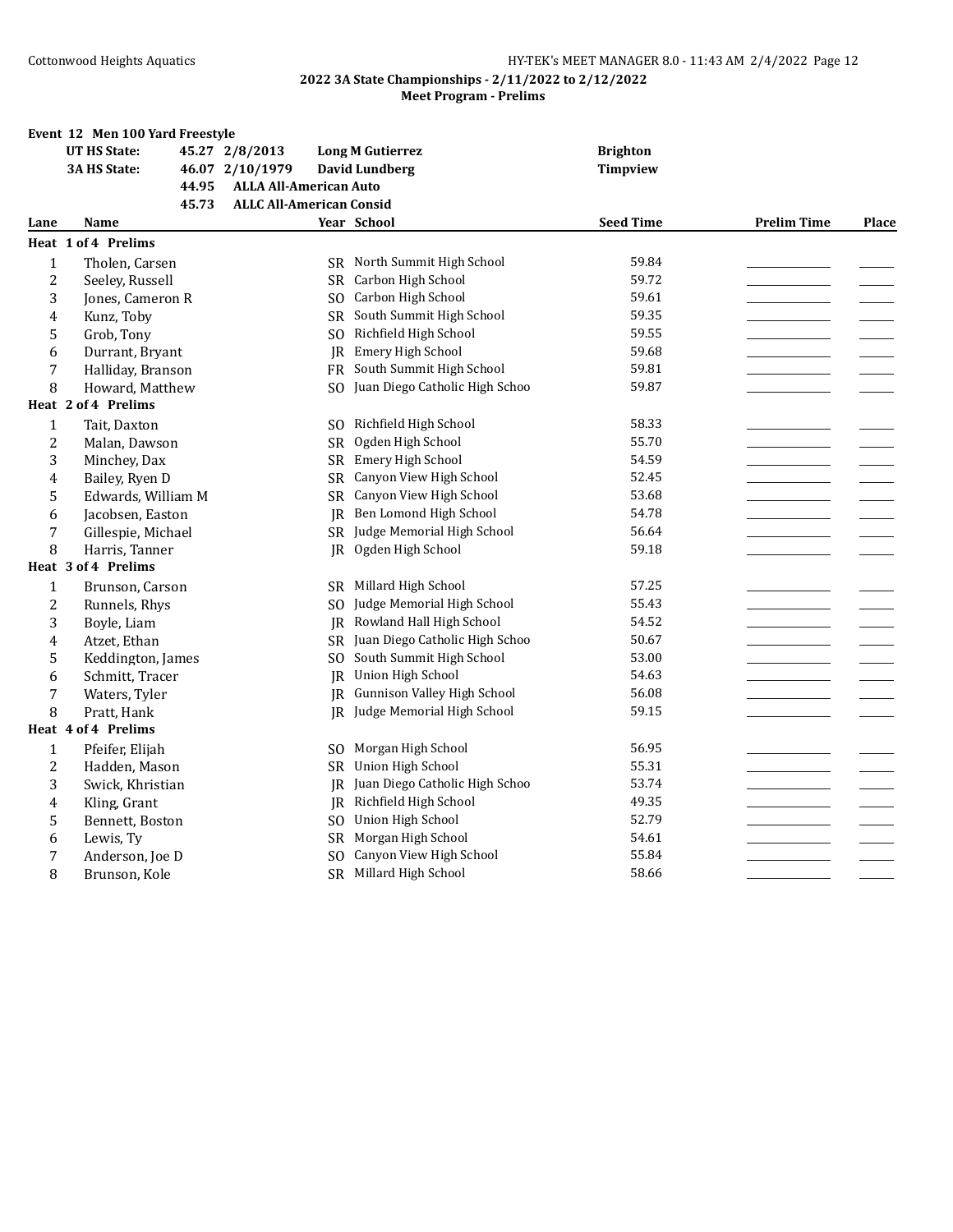|                | Event 13 Women 500 Yard Freestyle |                                 |                                 |                     |                    |       |
|----------------|-----------------------------------|---------------------------------|---------------------------------|---------------------|--------------------|-------|
|                | <b>UT HS State:</b>               | 4:56.96 2/12/2011               | <b>Amanda A Barrett</b>         | <b>Brighton</b>     |                    |       |
|                | <b>3A HS State:</b>               | 4:59.38 2/9/2013                | <b>Amelia Draney</b>            | <b>Desert Hills</b> |                    |       |
|                | 4:52.19                           | <b>ALLA All-American Auto</b>   |                                 |                     |                    |       |
|                | 4:56.85                           | <b>ALLC All-American Consid</b> |                                 |                     |                    |       |
| Lane           | Name                              |                                 | Year School                     | <b>Seed Time</b>    | <b>Prelim Time</b> | Place |
|                | Heat 1 of 4 Prelims               |                                 |                                 |                     |                    |       |
| $\mathbf{1}$   | Whitaker, Kallie                  | SO.                             | Millard High School             | 7:07.86             |                    |       |
| $\overline{2}$ | Watterson, Avery                  | SR.                             | North Summit High School        | 6:57.78             |                    |       |
| 3              | Embelton, Belen                   | IR                              | Union High School               | 6:53.94             |                    |       |
| 4              | Beneke, Lola                      | FR                              | Saint Joseph High School        | 6:51.28             |                    |       |
| 5              | Smith, Savannah                   | FR                              | Saint Joseph High School        | 6:51.45             |                    |       |
| 6              | Odendahl, Logan                   |                                 | SR Carbon High School           | 6:54.73             |                    |       |
| 7              | Blackner, Sienna                  | SO.                             | Richfield High School           | 7:03.06             |                    |       |
| 8              | Whitesel, Elli                    | <b>SR</b>                       | Emery High School               | 7:09.08             |                    |       |
|                | Heat 2 of 4 Prelims               |                                 |                                 |                     |                    |       |
| $\mathbf{1}$   | Bartlett, Tessa                   | FR                              | Rowland Hall High School        | 6:44.52             |                    |       |
| $\overline{2}$ | Tosolini, Thais                   | IR                              | Juan Diego Catholic High Schoo  | 6:39.25             |                    |       |
| 3              | Sylvia, Lyla                      | FR                              | Juan Diego Catholic High Schoo  | 6:21.93             |                    |       |
| 4              | Armantrout, Mary                  | IR.                             | Grantsville High School         | 6:08.82             |                    |       |
| 5              | Rushton, Riley G                  | IR                              | Canyon View High School         | 6:15.35             |                    |       |
| 6              | Dalton, Penelope                  |                                 | SR Judge Memorial High School   | 6:25.98             |                    |       |
| 7              | Young, Jayde                      | FR                              | <b>Grand County High School</b> | 6:41.54             |                    |       |
| 8              | Maughan, Mallory J                | IR.                             | <b>Grand County High School</b> | 6:49.97             |                    |       |
|                | Heat 3 of 4 Prelims               |                                 |                                 |                     |                    |       |
| $\mathbf{1}$   | Erickson, Ava                     | IR                              | Rowland Hall High School        | 6:43.15             |                    |       |
| $\overline{2}$ | Tebbs, Kinzie A                   |                                 | SR Canyon View High School      | 6:38.19             |                    |       |
| 3              | Day, Tori                         | SO.                             | North Sanpete High School       | 6:17.11             |                    |       |
| 4              | Dolan, Delaney K                  | <b>FR</b>                       | Judge Memorial High School      | 5:48.80             |                    |       |
| 5              | Schatz, Cyan                      | FR                              | Ogden High School               | 6:13.78             |                    |       |
| 6              | Wood, Cami                        |                                 | SR Union High School            | 6:25.45             |                    |       |
| 7              | Hill, Paige                       | <b>SR</b>                       | Morgan High School              | 6:41.19             |                    |       |
| 8              | Hanke, Kynlee                     | S <sub>O</sub>                  | Union High School               | 6:46.44             |                    |       |
|                | Heat 4 of 4 Prelims               |                                 |                                 |                     |                    |       |
| $\mathbf 1$    | Whitmer, Emma                     | <b>SR</b>                       | Union High School               | 6:42.09             |                    |       |
| $\overline{c}$ | Hanson, Ellie J                   | SO.                             | Carbon High School              | 6:32.65             |                    |       |
| 3              | Thurman, Aimee                    | SR                              | Millard High School             | 6:17.07             |                    |       |
| 4              | Taylor, Addison K                 | S <sub>O</sub>                  | Canyon View High School         | 5:33.16             |                    |       |
| 5              | Hardin-Reynolds, Emmy             |                                 | SR Judge Memorial High School   | 6:10.99             |                    |       |
| 6              | O'Brien, Marin                    | IR                              | Judge Memorial High School      | 6:22.87             |                    |       |
| $\overline{7}$ | Johansen, Abby                    |                                 | SR Emery High School            | 6:39.28             |                    |       |
| 8              | Fausett, Lindsie C                |                                 | <b>IR</b> Carbon High School    | 6:46.25             |                    |       |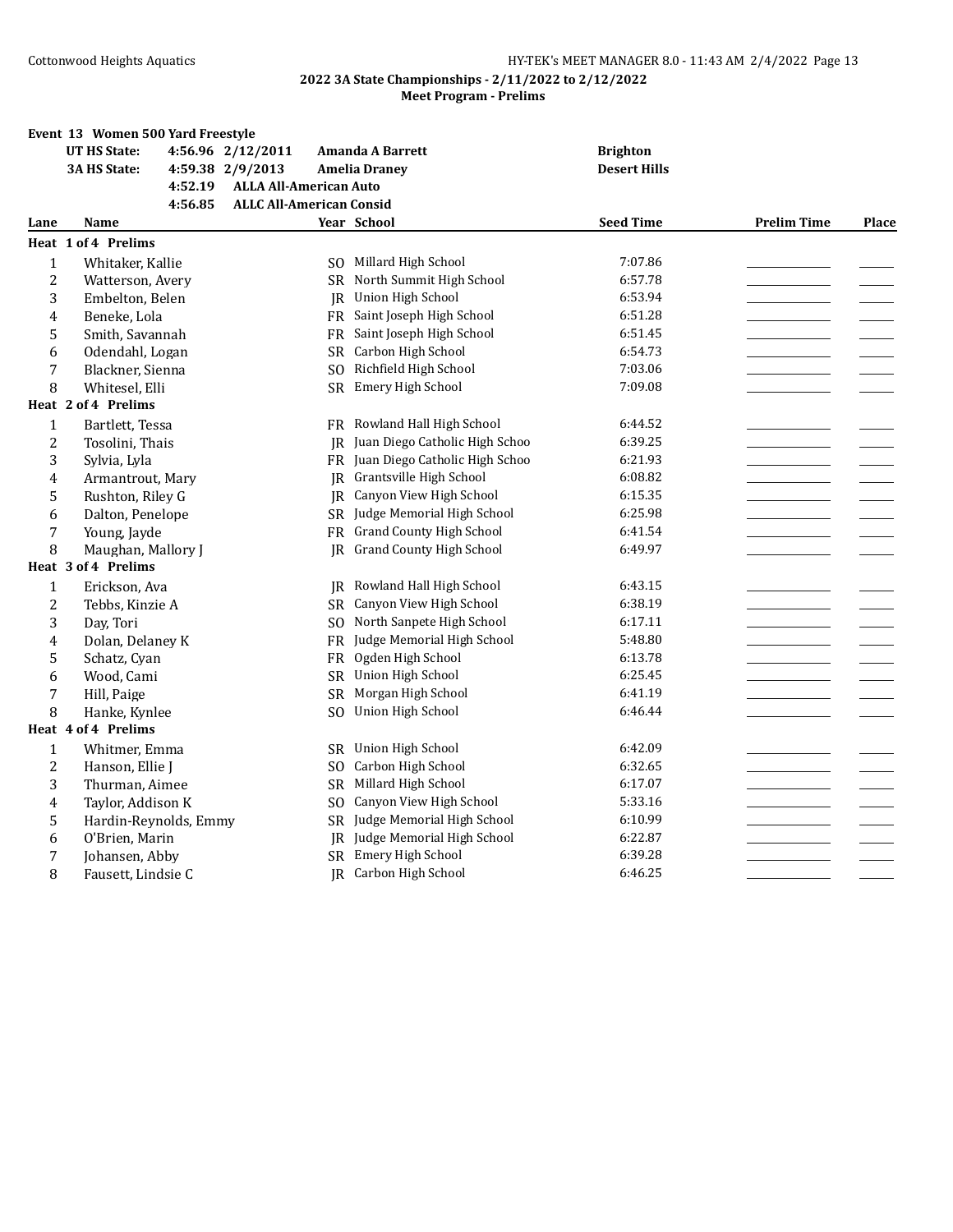|                | Event 14 Men 500 Yard Freestyle |                                 |                                 |                  |                    |              |
|----------------|---------------------------------|---------------------------------|---------------------------------|------------------|--------------------|--------------|
|                | <b>UT HS State:</b>             | 4:30.06 2/20/2021               | <b>Tanner Nelson</b>            | <b>Bigham</b>    |                    |              |
|                | <b>3A HS State:</b>             | 4:34.08 2/12/1977               | <b>Rick Morley</b>              | Cyprus           |                    |              |
|                | 4:28.38                         | <b>ALLA All-American Auto</b>   |                                 |                  |                    |              |
|                | 4:33.10                         | <b>ALLC All-American Consid</b> |                                 |                  |                    |              |
| Lane           | Name                            |                                 | Year School                     | <b>Seed Time</b> | <b>Prelim Time</b> | <b>Place</b> |
|                | Heat 1 of 4 Prelims             |                                 |                                 |                  |                    |              |
| 1              | Tullis, Spencer G               |                                 | JR Carbon High School           | 6:20.46          |                    |              |
| $\overline{c}$ | Spendlove, Connor               | IR                              | Millard High School             | 6:16.53          |                    |              |
| 3              | Bulf, Jack                      | SO.                             | Juan Diego Catholic High Schoo  | 6:13.11          |                    |              |
| 4              | Robinson, Jace C                | SR.                             | Canyon View High School         | 6:06.90          |                    |              |
| 5              | Frederick, Alex                 | IR.                             | Emery High School               | 6:11.95          |                    |              |
| 6              | Bennett, Levi                   | SO.                             | Morgan High School              | 6:15.62          |                    |              |
| 7              | Silcox, JW                      |                                 | FR North Summit High School     | 6:17.42          |                    |              |
| 8              | Christensen, Levi               | IR                              | Richfield High School           | 6:20.72          |                    |              |
|                | Heat 2 of 4 Prelims             |                                 |                                 |                  |                    |              |
| $\mathbf{1}$   | Thomas, Jaron                   |                                 | JR Richfield High School        | 5:58.78          |                    |              |
| 2              | Kelly, Eoghan                   | IR                              | Juan Diego Catholic High Schoo  | 5:52.96          |                    |              |
| 3              | Sankovitz, Frank                |                                 | FR Judge Memorial High School   | 5:45.29          |                    |              |
| 4              | Grimshaw, Jacob C               | IR                              | Canyon View High School         | 5:21.43          |                    |              |
| 5              | Guymon, Tyson                   | <b>SR</b>                       | Union High School               | 5:36.81          |                    |              |
| 6              | Bradford, Boyd C                | IR                              | Carbon High School              | 5:51.19          |                    |              |
| 7              | Moore, Oran                     | SO.                             | <b>Grand County High School</b> | 5:54.95          |                    |              |
| 8              | Goss, Cameron                   | IR                              | Union High School               | 6:02.48          |                    |              |
|                | Heat 3 of 4 Prelims             |                                 |                                 |                  |                    |              |
| 1              | Andersen, Joshua                | IR                              | North Sanpete High School       | 5:56.87          |                    |              |
| $\overline{c}$ | Ceniceros, Ayden                | IR                              | <b>Grand County High School</b> | 5:52.27          |                    |              |
| 3              | Reeves, Bradyn                  | SR.                             | Ogden High School               | 5:44.12          |                    |              |
| 4              | Gillespie, Benji J              | S <sub>O</sub>                  | Judge Memorial High School      | 5:13.56          |                    |              |
| 5              | Chamberlain, Camden             | SR.                             | Carbon High School              | 5:36.11          |                    |              |
| 6              | Cannon, Ethan D                 | S <sub>0</sub>                  | Canyon View High School         | 5:49.92          |                    |              |
| 7              | Despain, Jacob                  | SR.                             | Millard High School             | 5:54.26          |                    |              |
| 8              | Cowan, Sam                      | SO.                             | Judge Memorial High School      | 6:01.66          |                    |              |
|                | Heat 4 of 4 Prelims             |                                 |                                 |                  |                    |              |
| $\mathbf{1}$   | Bittmenn, Nick R                | SO.                             | Canyon View High School         | 5:55.43          |                    |              |
| 2              | Graff, Max                      |                                 | SR Richfield High School        | 5:52.06          |                    |              |
| 3              | Frost, Ian                      | SR.                             | America Leadership Academy      | 5:40.47          |                    |              |
| 4              | Morton, Nico R                  | IR.                             | Judge Memorial High School      | 4:45.46          |                    |              |
| 5              | Bishop, Ethan                   | IR                              | Millard High School             | 5:25.35          |                    |              |
| 6              | Noorda, Gerrit                  |                                 | FR Morgan High School           | 5:48.02          |                    |              |
| 7              | Engar, Nathan C                 |                                 | <b>IR</b> Carbon High School    | 5:54.20          |                    |              |
| 8              | Batty, Stetson                  |                                 | FR Union High School            | 5:58.83          |                    |              |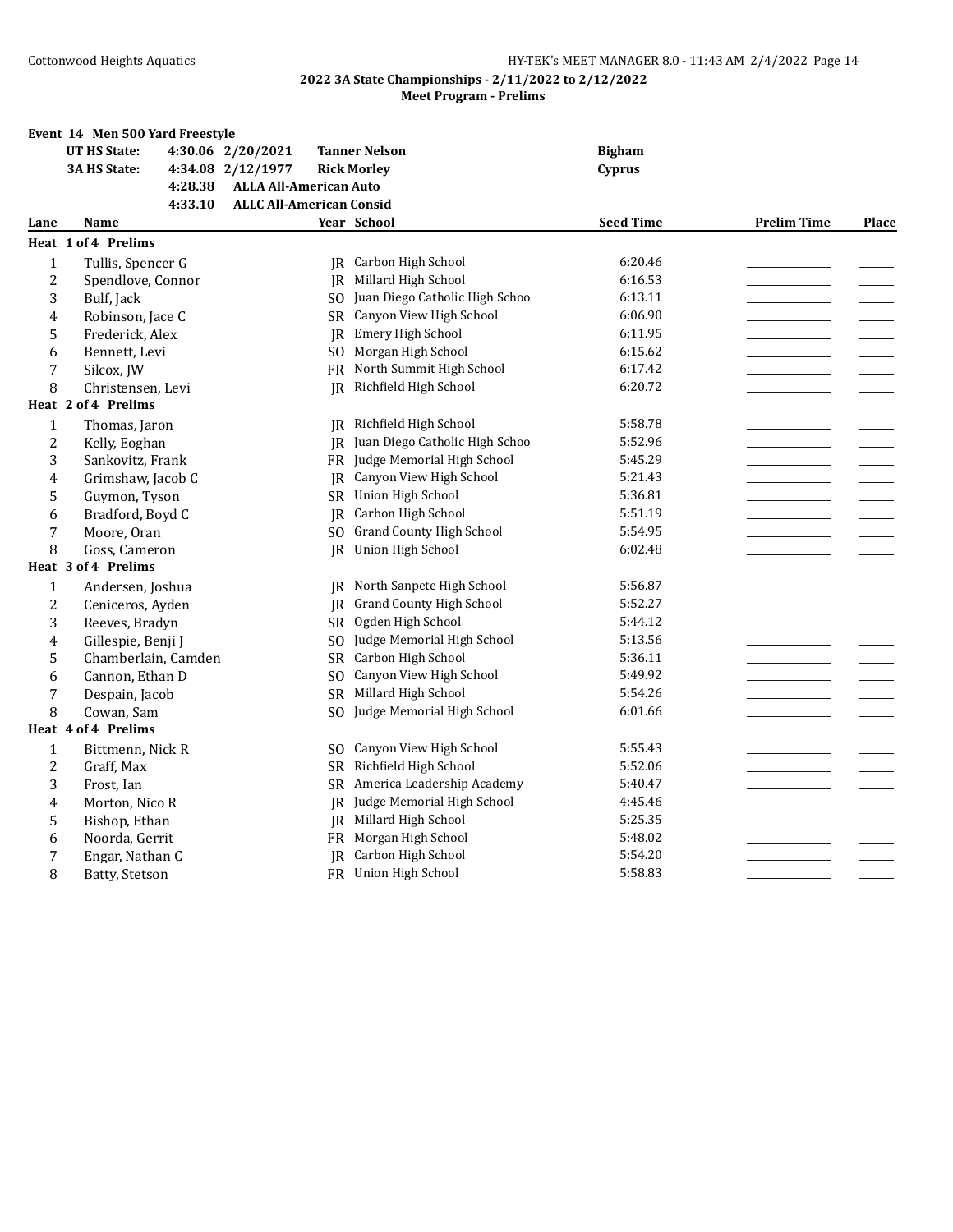|      | Event 15 Women 200 Yard Freestyle Relay |         |                   |                                            |                  |                    |       |
|------|-----------------------------------------|---------|-------------------|--------------------------------------------|------------------|--------------------|-------|
|      | <b>UT HS State:</b>                     |         | 1:36.59 2/11/2005 | <b>Kearns High School</b>                  | <b>Kearn</b>     |                    |       |
|      |                                         |         |                   | N. Edge, C. Bergesen, T. Huff, J. Fredsall |                  |                    |       |
|      | <b>3A HS State:</b>                     |         | 1:38.18 2/13/2016 | <b>Park City High School</b>               | Park             |                    |       |
|      |                                         |         |                   | S Senn, E Beller, K Hale, R Selznick       |                  |                    |       |
|      |                                         | 1:35.36 |                   | <b>ALLA All-American Auto</b>              |                  |                    |       |
|      |                                         | 1:36.94 |                   | <b>ALLC All-American Consid</b>            |                  |                    |       |
| Lane | <b>Team</b>                             |         |                   | Relay                                      | <b>Seed Time</b> | <b>Prelim Time</b> | Place |
|      | Heat 1 of 3 Prelims                     |         |                   |                                            |                  |                    |       |
| 2    | Grantsville High School                 |         |                   |                                            | 2:06.73          |                    |       |
| 3    | Rowland Hall High School                |         |                   |                                            | 1:58.96          |                    |       |
| 4    | Canyon View High School                 |         |                   |                                            | 1:51.45          |                    |       |
| 5    | Emery High School                       |         |                   |                                            | 1:53.34          |                    |       |
| 6    | North Summit High School                |         |                   |                                            | 2:00.03          |                    |       |
| 7    | South Summit High School                |         |                   |                                            | 2:09.63          |                    |       |
|      | Heat 2 of 3 Prelims                     |         |                   |                                            |                  |                    |       |
| 1    | Delta High School                       |         |                   |                                            | 2:13.89          |                    |       |
| 2    | Richfield High School                   |         |                   |                                            | 2:01.27          |                    |       |
| 3    | Ogden High School                       |         |                   |                                            | 1:55.58          |                    |       |
| 4    | Juan Diego Catholic High Schoo          |         |                   |                                            | 1:51.05          |                    |       |
| 5    | Millard High School                     |         |                   |                                            | 1:52.65          |                    |       |
| 6    | <b>Grand County High School</b>         |         |                   |                                            | 1:59.85          |                    |       |
| 7    | <b>Gunnison Valley High School</b>      |         |                   |                                            | 2:08.45          |                    |       |
|      | Heat 3 of 3 Prelims                     |         |                   |                                            |                  |                    |       |
| 1    | Ben Lomond High School                  |         |                   |                                            | 2:10.07          |                    |       |
| 2    | North Sanpete High School               |         |                   |                                            | 2:00.33          |                    |       |
| 3    | Judge Memorial High School              |         |                   |                                            | 1:53.45          |                    |       |
| 4    | Carbon High School                      |         |                   |                                            | 1:48.98          |                    |       |
| 5    | Union High School                       |         |                   |                                            | 1:52.39          |                    |       |
| 6    | Morgan High School                      |         |                   |                                            | 1:59.15          |                    |       |
| 7    | Manti High School                       |         |                   |                                            | 2:07.67          |                    |       |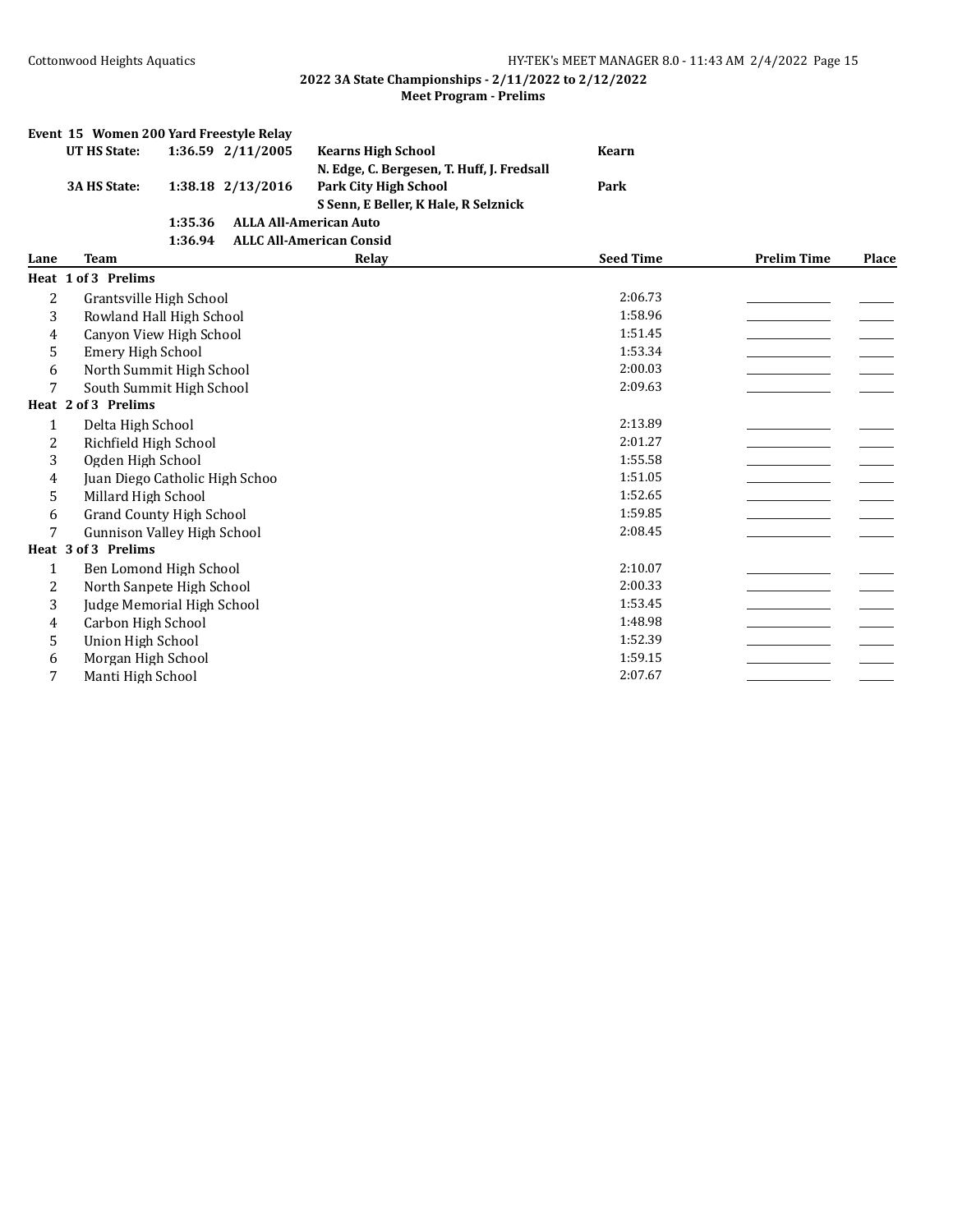|                | Event 16 Men 200 Yard Freestyle Relay |         |                   |                                                                                |                     |                    |              |
|----------------|---------------------------------------|---------|-------------------|--------------------------------------------------------------------------------|---------------------|--------------------|--------------|
|                | <b>UT HS State:</b>                   |         | 1:24.43 1/26/2019 | <b>Desert Hills High School</b>                                                | <b>Desert Hills</b> |                    |              |
|                | 3A HS State:                          |         | 1:28.13 2/13/2016 | P.Plumb, C. Rettie, A. Anderson, K. Wawrzyniak<br><b>Park City High School</b> | Park                |                    |              |
|                |                                       |         |                   |                                                                                |                     |                    |              |
|                |                                       |         |                   | V Hess, L Hess, A Yokubison, C Bailar                                          |                     |                    |              |
|                |                                       | 1:24.80 |                   | <b>ALLA All-American Auto</b>                                                  |                     |                    |              |
|                |                                       | 1:25.86 |                   | <b>ALLC All-American Consid</b>                                                |                     |                    |              |
| Lane           | <b>Team</b>                           |         |                   | Relay                                                                          | <b>Seed Time</b>    | <b>Prelim Time</b> | <b>Place</b> |
|                | Heat 1 of 3 Prelims                   |         |                   |                                                                                |                     |                    |              |
| $\overline{c}$ | Gunnison Valley High School           |         |                   |                                                                                | 1:46.09             |                    |              |
| 3              | <b>Emery High School</b>              |         |                   |                                                                                | 1:41.17             |                    |              |
| 4              | Judge Memorial High School            |         |                   |                                                                                | 1:37.89             |                    |              |
| 5              | Ogden High School                     |         |                   |                                                                                | 1:40.41             |                    |              |
| 6              | Rowland Hall High School              |         |                   |                                                                                | 1:42.14             |                    |              |
| 7              | Saint Joseph High School              |         |                   |                                                                                | 1:51.57             |                    |              |
|                | Heat 2 of 3 Prelims                   |         |                   |                                                                                |                     |                    |              |
| $\mathbf{1}$   | Grantsville High School               |         |                   |                                                                                | 1:55.87             |                    |              |
| 2              | North Sanpete High School             |         |                   |                                                                                | 1:42.56             |                    |              |
| 3              | <b>Grand County High School</b>       |         |                   |                                                                                | 1:41.12             |                    |              |
| 4              | Juan Diego Catholic High Schoo        |         |                   |                                                                                | 1:36.77             |                    |              |
| 5              | Richfield High School                 |         |                   |                                                                                | 1:38.63             |                    |              |
| 6              | Morgan High School                    |         |                   |                                                                                | 1:42.03             |                    |              |
| 7              | Manti High School                     |         |                   |                                                                                | 1:51.40             |                    |              |
|                | Heat 3 of 3 Prelims                   |         |                   |                                                                                |                     |                    |              |
| 1              | Ben Lomond High School                |         |                   |                                                                                | 1:51.87             |                    |              |
| 2              | Millard High School                   |         |                   |                                                                                | 1:42.20             |                    |              |
| 3              | South Summit High School              |         |                   |                                                                                | 1:40.60             |                    |              |
| 4              | Canyon View High School               |         |                   |                                                                                | 1:32.88             |                    |              |
| 5              | Union High School                     |         |                   |                                                                                | 1:38.06             |                    |              |
| 6              | Carbon High School                    |         |                   |                                                                                | 1:41.44             |                    |              |
| 7              | North Summit High School              |         |                   |                                                                                | 1:46.80             |                    |              |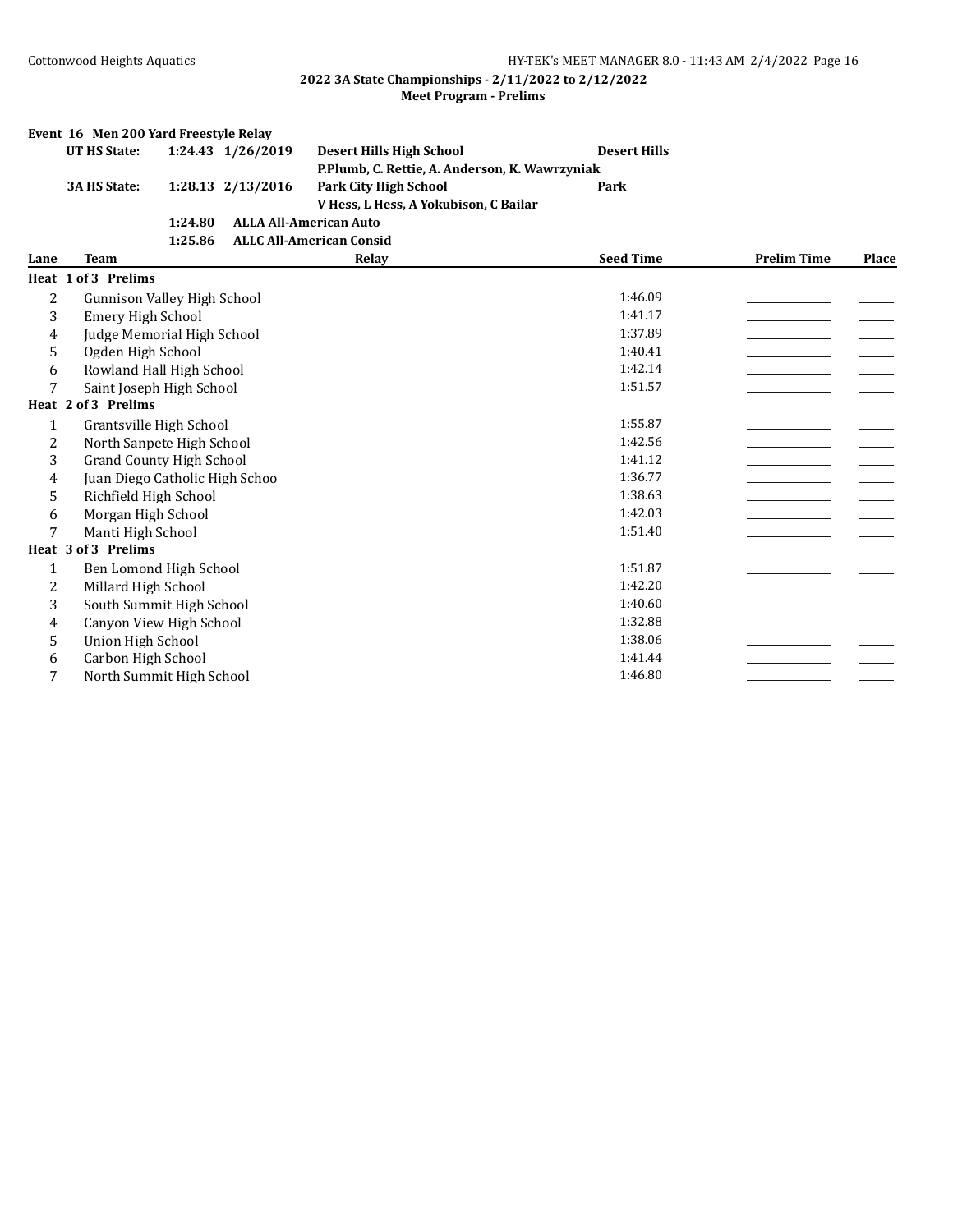|                | Event 17 Women 100 Yard Backstroke |                                 |                                       |                       |                    |              |
|----------------|------------------------------------|---------------------------------|---------------------------------------|-----------------------|--------------------|--------------|
|                | <b>UT HS State:</b>                | 53.45 2/12/2016                 | <b>Rhyan White</b>                    | Cottonwood            |                    |              |
|                | <b>3A HS State:</b>                | 56.11 2/2/2011                  | Amelia Wolfgramm                      | <b>Judge Memorial</b> |                    |              |
|                | 54.80                              | <b>ALLA All-American Auto</b>   |                                       |                       |                    |              |
|                | 55.92                              | <b>ALLC All-American Consid</b> |                                       |                       |                    |              |
| Lane           | Name                               |                                 | Year School                           | <b>Seed Time</b>      | <b>Prelim Time</b> | <b>Place</b> |
|                | Heat 1 of 4 Prelims                |                                 |                                       |                       |                    |              |
| $\mathbf{1}$   | Leatherwood, Soraya                |                                 | <b>IR</b> Gunnison Valley High School | 1:23.87               |                    |              |
| $\overline{c}$ | Poirier, Maude                     | SO.                             | Juan Diego Catholic High Schoo        | 1:22.88               |                    |              |
| 3              | Dearden, Coi                       |                                 | SR Millard High School                | 1:21.34               |                    |              |
| 4              | Bartlett, Berlin                   |                                 | FR Ogden High School                  | 1:20.57               |                    |              |
| 5              | Zhou, Larissa                      |                                 | Wasatch Academy                       | 1:21.13               |                    |              |
| 6              | Greenwood, Camden                  |                                 | SR North Summit High School           | 1:22.55               |                    |              |
| 7              | Larsen, Kate                       |                                 | FR Union High School                  | 1:23.63               |                    |              |
| 8              | Thomas, Kelsey                     |                                 | SR Emery High School                  | 1:23.93               |                    |              |
|                | Heat 2 of 4 Prelims                |                                 |                                       |                       |                    |              |
| $\mathbf{1}$   | Halk, Evie                         |                                 | FR Carbon High School                 | 1:19.29               |                    |              |
| $\overline{c}$ | Mejia, Emma                        | IR                              | Judge Memorial High School            | 1:16.56               |                    |              |
| 3              | Thompson, Taryn                    |                                 | SO Rowland Hall High School           | 1:13.37               |                    |              |
| 4              | Jensen, Cambrie                    | <b>SR</b>                       | Emery High School                     | 1:09.07               |                    |              |
| 5              | Scholes, Sienna                    | FR                              | Union High School                     | 1:12.69               |                    |              |
| 6              | Tosolini, Thais                    | IR                              | Juan Diego Catholic High Schoo        | 1:14.53               |                    |              |
| 7              | Huff, Brittany A                   |                                 | SR Carbon High School                 | 1:18.62               |                    |              |
| 8              | Quick, Elise                       | SO.                             | Union High School                     | 1:20.38               |                    |              |
|                | Heat 3 of 4 Prelims                |                                 |                                       |                       |                    |              |
| $\mathbf{1}$   | Peterson, Samantha                 | IR                              | Union High School                     | 1:19.08               |                    |              |
| $\overline{c}$ | Robbins, Gabby                     |                                 | SR North Summit High School           | 1:16.31               |                    |              |
| 3              | Thurman, Kailey                    | SO.                             | Millard High School                   | 1:13.01               |                    |              |
| 4              | Hardin-Reynolds, Emmy              | SR.                             | Judge Memorial High School            | 1:07.79               |                    |              |
| 5              | Koyle, Emma                        | SO.                             | Millard High School                   | 1:10.45               |                    |              |
| 6              | Deutschlander, Delaney J           | SR                              | Canyon View High School               | 1:13.45               |                    |              |
| 7              | Maxfield, Brooke                   | SO.                             | Richfield High School                 | 1:18.31               |                    |              |
| 8              | Thomas, Adison                     | SO.                             | Manti High School                     | 1:19.50               |                    |              |
|                | Heat 4 of 4 Prelims                |                                 |                                       |                       |                    |              |
| 1              | Jensen, Aspen                      | IR                              | Emery High School                     | 1:19.04               |                    |              |
| $\overline{c}$ | Bower, Katelyn                     |                                 | SR Carbon High School                 | 1:15.06               |                    |              |
| 3              | Warren, Zoe                        | IR                              | <b>Grand County High School</b>       | 1:12.71               |                    |              |
| 4              | Puertas, Sarah                     | SO.                             | Maeser Prep Academy High Schoo        | 1:07.35               |                    |              |
| 5              | Carlton, Elly                      | SR.                             | Ogden High School                     | 1:10.30               |                    |              |
| 6              | Bradford, Ada` K                   | SO.                             | Carbon High School                    | 1:13.42               |                    |              |
| 7              | Leonard, Olivia                    |                                 | SR Judge Memorial High School         | 1:17.20               |                    |              |
| 8              | Hicks, Jessica                     |                                 | SR Morgan High School                 | 1:19.42               |                    |              |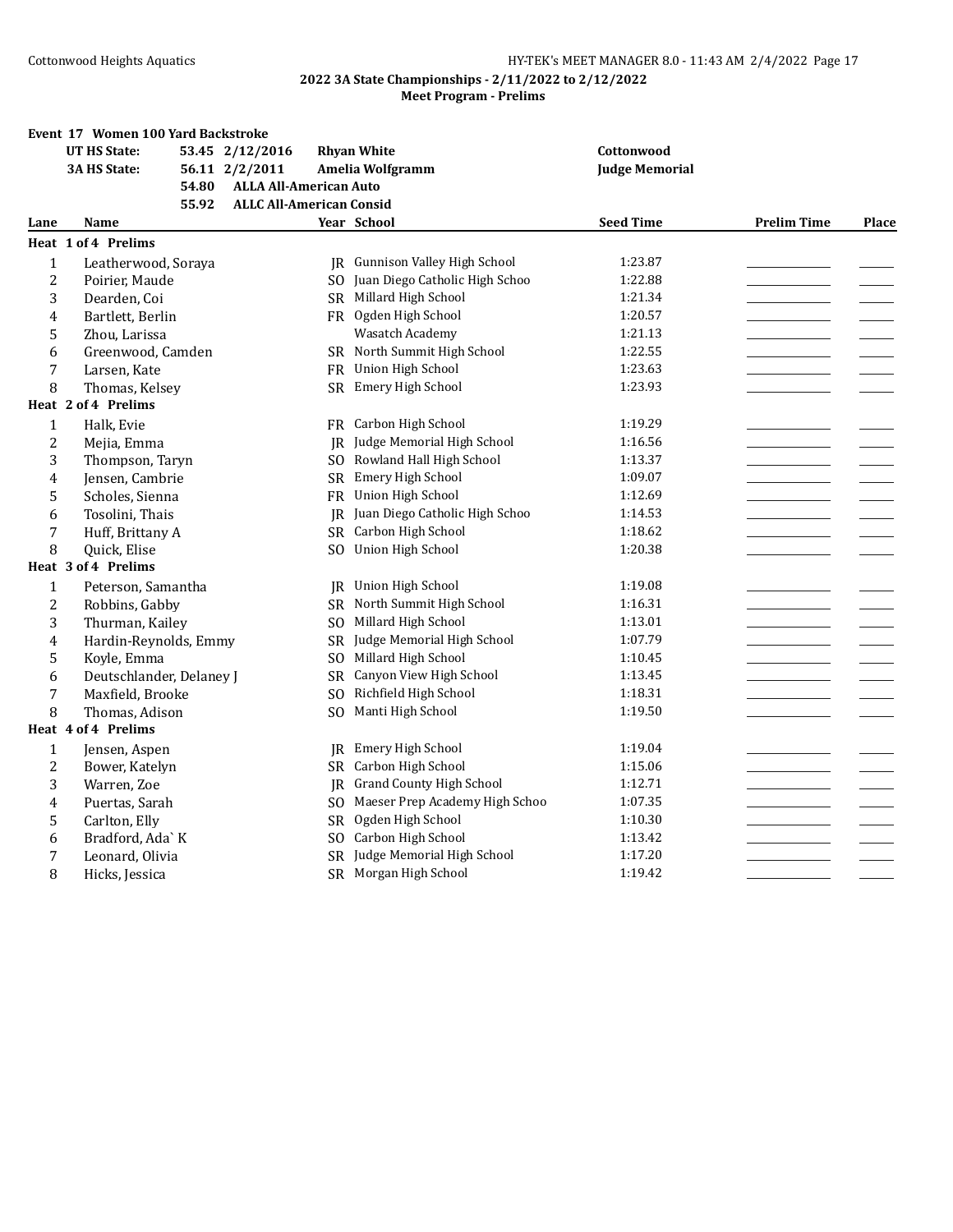|                | Event 18 Men 100 Yard Backstroke |                                 |                                 |                  |                    |       |
|----------------|----------------------------------|---------------------------------|---------------------------------|------------------|--------------------|-------|
|                | <b>UT HS State:</b>              | 48.71 2/15/2020                 | <b>Ryan J Garstang</b>          | <b>Olympus</b>   |                    |       |
|                | <b>3A HS State:</b>              | 51.32 2/13/2016                 | Jinwon J Bailar                 | <b>Park City</b> |                    |       |
|                | 49.38                            | <b>ALLA All-American Auto</b>   |                                 |                  |                    |       |
|                | 50.37                            | <b>ALLC All-American Consid</b> |                                 |                  |                    |       |
| Lane           | Name                             |                                 | Year School                     | <b>Seed Time</b> | <b>Prelim Time</b> | Place |
|                | Heat 1 of 4 Prelims              |                                 |                                 |                  |                    |       |
| $\mathbf{1}$   | Engar, Mason D                   |                                 | FR Carbon High School           | 1:12.62          |                    |       |
| $\overline{c}$ | Day, Spencer                     | SR.                             | North Sanpete High School       | 1:12.17          |                    |       |
| 3              | Allen, Gunder                    | IR                              | Ben Lomond High School          | 1:11.55          |                    |       |
| 4              | Grotzky, Ryan                    | SR                              | Ogden High School               | 1:10.84          |                    |       |
| 5              | Curtis, Joseph                   | IR.                             | North Summit High School        | 1:11.33          |                    |       |
| 6              | Welling, Brock                   | SO.                             | Ogden High School               | 1:11.60          |                    |       |
| 7              | Stevens, Zayne                   | <b>IR</b>                       | Millard High School             | 1:12.51          |                    |       |
| 8              | Smith, Connor                    | SO.                             | Morgan High School              | 1:13.05          |                    |       |
|                | Heat 2 of 4 Prelims              |                                 |                                 |                  |                    |       |
| $\mathbf{1}$   | Bittmenn, Nick R                 | SO.                             | Canyon View High School         | 1:07.66          |                    |       |
| 2              | Young, Stryder B                 | SR.                             | <b>Grand County High School</b> | 1:04.48          |                    |       |
| 3              | Gleason, Charlie                 | S <sub>O</sub>                  | Juan Diego Catholic High Schoo  | 1:02.29          |                    |       |
| 4              | Hadden, Mason                    | <b>SR</b>                       | Union High School               | 1:00.17          |                    |       |
| 5              | Eager, Matthew                   | FR                              | Judge Memorial High School      | 1:01.15          |                    |       |
| 6              | Mortensen, Brooks                | IR                              | Ogden High School               | 1:03.16          |                    |       |
| 7              | Galang, Jacob                    | IR.                             | Juan Diego Catholic High Schoo  | 1:07.21          |                    |       |
| 8              | Dalpiaz, Tommy L                 | <b>SR</b>                       | Carbon High School              | 1:10.54          |                    |       |
|                | Heat 3 of 4 Prelims              |                                 |                                 |                  |                    |       |
| $\mathbf{1}$   | Terry, Kegley                    | SR.                             | Emery High School               | 1:07.47          |                    |       |
| $\overline{c}$ | Hawks, Arthur B                  | SR.                             | <b>Grand County High School</b> | 1:04.03          |                    |       |
| 3              | Noorda, Brayden                  | SR.                             | Morgan High School              | 1:02.20          |                    |       |
| 4              | Gillespie, Benji J               | SO.                             | Judge Memorial High School      | 55.65            |                    |       |
| 5              | Schiffman, Ben                   | FR                              | Rowland Hall High School        | 1:00.89          |                    |       |
| 6              | DeGrey, Tristan                  |                                 | SR Juab High School             | 1:03.08          |                    |       |
| 7              | Bretz, Ryan                      | <b>SR</b>                       | Gunnison Valley High School     | 1:05.05          |                    |       |
| 8              | Garrett, Kingsley                |                                 | FR Judge Memorial High School   | 1:10.42          |                    |       |
|                | Heat 4 of 4 Prelims              |                                 |                                 |                  |                    |       |
| $\mathbf{1}$   | Smith, Brady                     |                                 | SO North Sanpete High School    | 1:07.38          |                    |       |
| 2              | Belnap, Nathan                   | FR                              | Ogden High School               | 1:03.79          |                    |       |
| 3              | Morgan, Kurt T                   | FR                              | Canyon View High School         | 1:01.67          |                    |       |
| 4              | Jones, Will                      | IR                              | Saint Joseph High School        | 54.09            |                    |       |
| 5              | Farnsworth, Tagert N             | IR                              | <b>Grand County High School</b> | 1:00.33          |                    |       |
| 6              | Anderson, Joe D                  |                                 | SO Canyon View High School      | 1:02.92          |                    |       |
| 7              | Duberow, James                   | IR.                             | Judge Memorial High School      | 1:04.63          |                    |       |
| 8              | Frederick, Alex                  |                                 | JR Emery High School            | 1:09.30          |                    |       |
|                |                                  |                                 |                                 |                  |                    |       |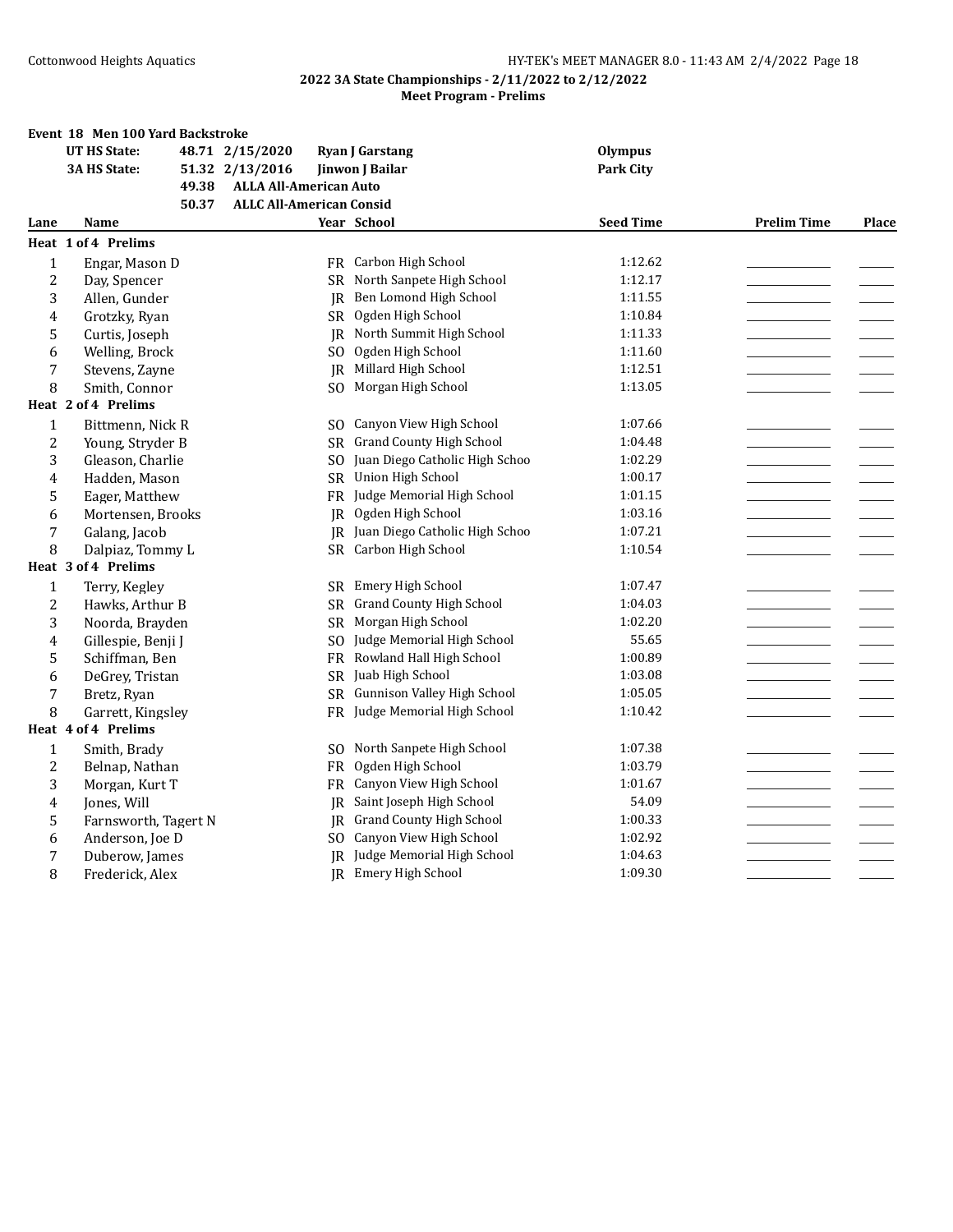|                | Event 19 Women 100 Yard Breaststroke |                                 |                                 |                  |                    |       |
|----------------|--------------------------------------|---------------------------------|---------------------------------|------------------|--------------------|-------|
|                | <b>UT HS State:</b>                  | 1:02.09 1/25/2020               | <b>Haley Altman</b>             | Wasatch          |                    |       |
|                | 3A HS State:                         | 1:05.51 2/11/2017               | <b>Joelle A Hess</b>            | Park City-VA     |                    |       |
|                | 1:02.58                              | <b>ALLA All-American Auto</b>   |                                 |                  |                    |       |
|                | 1:03.80                              | <b>ALLC All-American Consid</b> |                                 |                  |                    |       |
| Lane           | Name                                 |                                 | Year School                     | <b>Seed Time</b> | <b>Prelim Time</b> | Place |
|                | Heat 1 of 4 Prelims                  |                                 |                                 |                  |                    |       |
| $\mathbf{1}$   | Johnson, Kember                      |                                 | IR North Sevier High School     | 1:30.10          |                    |       |
| $\overline{c}$ | Johansen, Allison                    | FR                              | Emery High School               | 1:29.20          |                    |       |
| 3              | Lyman, Ember D                       | S <sub>O</sub>                  | Carbon High School              | 1:29.07          |                    |       |
| 4              | Haley, Brenna L                      | SO.                             | Canyon View High School         | 1:27.53          |                    |       |
| 5              | Niesen, London                       | SO.                             | <b>Grand County High School</b> | 1:28.55          |                    |       |
| 6              | Anderson, Bailee                     | JR                              | Ogden High School               | 1:29.17          |                    |       |
| 7              | Seeley, Lillian B                    | SO.                             | Carbon High School              | 1:29.95          |                    |       |
| 8              | Odendahl, Logan                      |                                 | SR Carbon High School           | 1:30.79          |                    |       |
|                | Heat 2 of 4 Prelims                  |                                 |                                 |                  |                    |       |
| $\mathbf{1}$   | Howes, Olivea                        |                                 | SR Union High School            | 1:26.20          |                    |       |
| $\overline{2}$ | Bess, Lizzy                          | FR                              | Morgan High School              | 1:24.67          |                    |       |
| 3              | Baird, Kaytlin                       |                                 | JR Union High School            | 1:21.86          |                    |       |
| 4              | Holman, Grace                        |                                 | JR Juab High School             | 1:11.87          |                    |       |
| 5              | Graham, Megan                        | IR                              | Ben Lomond High School          | 1:18.90          |                    |       |
| 6              | Schupbach, Lenora                    | SO.                             | North Summit High School        | 1:23.56          |                    |       |
| 7              | Mason, Purity                        | S <sub>O</sub>                  | Emery High School               | 1:25.46          |                    |       |
| 8              | Orn, Karli                           |                                 | SR Morgan High School           | 1:26.69          |                    |       |
|                | Heat 3 of 4 Prelims                  |                                 |                                 |                  |                    |       |
| $\mathbf{1}$   | Zhou, Larissa                        |                                 | Wasatch Academy                 | 1:26.10          |                    |       |
| $\overline{2}$ | Young, Carley                        | SO.                             | Emery High School               | 1:24.41          |                    |       |
| 3              | Dearden, Kadi                        | S <sub>O</sub>                  | Millard High School             | 1:21.54          |                    |       |
| 4              | Reynolds, Kiley D                    | <b>SR</b>                       | Canyon View High School         | 1:09.31          |                    |       |
| 5              | Despain, Lizzy                       | S <sub>O</sub>                  | Millard High School             | 1:17.41          |                    |       |
| 6              | Sill, Brielle                        | SO.                             | Morgan High School              | 1:22.81          |                    |       |
| 7              | Crompton, Mia V                      | S <sub>O</sub>                  | Carbon High School              | 1:25.45          |                    |       |
| 8              | Gardiner, Evangeline A               | SO.                             | Canyon View High School         | 1:26.25          |                    |       |
|                | Heat 4 of 4 Prelims                  |                                 |                                 |                  |                    |       |
| $\mathbf{1}$   | Fowles, Meghan                       | FR                              | Manti High School               | 1:26.06          |                    |       |
| 2              | Stephenson, Shae                     | FR                              | Ogden High School               | 1:23.82          |                    |       |
| 3              | Deutschlander, Delaney J             |                                 | SR Canyon View High School      | 1:21.11          |                    |       |
| 4              | Weller, Audrey                       | IR.                             | Juan Diego Catholic High Schoo  | 1:08.44          |                    |       |
| 5              | Conner, Amelia A                     |                                 | FR Judge Memorial High School   | 1:12.58          |                    |       |
| 6              | Pascual, Bea                         | JR                              | Juan Diego Catholic High Schoo  | 1:22.72          |                    |       |
| 7              | Dearden, Carlie                      | S <sub>O</sub>                  | Millard High School             | 1:25.34          |                    |       |
| 8              | Hilton, Zaya                         |                                 | JR Gunnison Valley High School  | 1:26.22          |                    |       |
|                |                                      |                                 |                                 |                  |                    |       |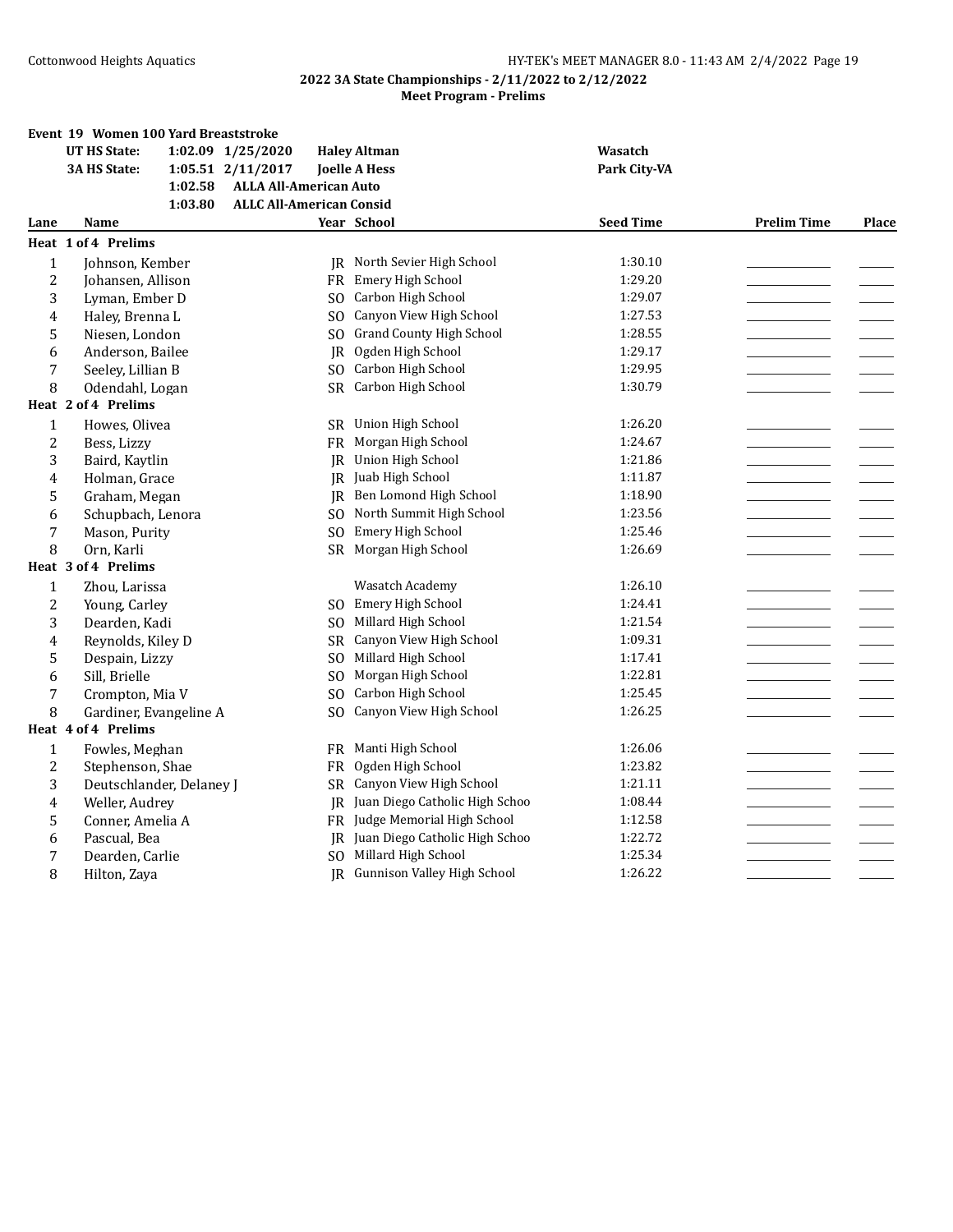|                | Event 20 Men 100 Yard Breaststroke |       |                                 |                |                                   |                  |                    |       |
|----------------|------------------------------------|-------|---------------------------------|----------------|-----------------------------------|------------------|--------------------|-------|
|                | <b>UT HS State:</b>                |       | 55.60 2/20/2021                 |                | <b>Alexander J Turney</b>         | <b>Olympus</b>   |                    |       |
|                | 3A HS State:                       |       | 57.47 2/10/1979                 |                | <b>David Lundberg</b>             | <b>Timpview</b>  |                    |       |
|                |                                    | 55.84 | <b>ALLA All-American Auto</b>   |                |                                   |                  |                    |       |
|                |                                    | 56.98 | <b>ALLC All-American Consid</b> |                |                                   |                  |                    |       |
| Lane           | Name                               |       |                                 |                | Year School                       | <b>Seed Time</b> | <b>Prelim Time</b> | Place |
|                | <b>Heat 1 of 4 Prelims</b>         |       |                                 |                |                                   |                  |                    |       |
| $\mathbf{1}$   | Hancock, Tyler                     |       |                                 | SO.            | Morgan High School                | 1:17.20          |                    |       |
| $\overline{2}$ | Grob, Tony                         |       |                                 | SO.            | Richfield High School             | 1:16.93          |                    |       |
| 3              | Nielson, Austin                    |       |                                 | JR             | Richfield High School             | 1:16.32          |                    |       |
| 4              | Staley, Carter                     |       |                                 | SO.            | North Summit High School          | 1:15.26          |                    |       |
| 5              | Parks, Josh                        |       |                                 | S <sub>O</sub> | Grantsville High School           | 1:16.20          |                    |       |
| 6              | Field, Carter                      |       |                                 | JR             | Morgan High School                | 1:16.67          |                    |       |
| 7              | Robison, McKay                     |       |                                 |                | SR Millard High School            | 1:17.19          |                    |       |
| 8              | Schmitt, Keaton                    |       |                                 | FR             | Union High School                 | 1:17.41          |                    |       |
|                | Heat 2 of 4 Prelims                |       |                                 |                |                                   |                  |                    |       |
| $\mathbf{1}$   | Watson, Dallin S                   |       |                                 |                | SR Carbon High School             | 1:14.24          |                    |       |
| $\overline{2}$ | Robinson, Jace C                   |       |                                 | SR             | Canyon View High School           | 1:11.84          |                    |       |
| 3              | Nelson, Irvane                     |       |                                 |                | SR Juan Diego Catholic High Schoo | 1:10.14          |                    |       |
| 4              | Lassche, Treven                    |       |                                 | <b>SR</b>      | South Summit High School          | 1:07.91          |                    |       |
| 5              | Larsen, Ethan                      |       |                                 |                | SR Millard High School            | 1:09.16          |                    |       |
| 6              | Schmitt, Tracer                    |       |                                 | JR             | Union High School                 | 1:11.40          |                    |       |
| 7              | Mortensen, Brooks                  |       |                                 | IR             | Ogden High School                 | 1:13.04          |                    |       |
| 8              | Minchey, Kyler                     |       |                                 | <b>SR</b>      | Emery High School                 | 1:14.52          |                    |       |
|                | Heat 3 of 4 Prelims                |       |                                 |                |                                   |                  |                    |       |
| 1              | Bassett, Jaedon                    |       |                                 | IR             | Millard High School               | 1:14.24          |                    |       |
| $\overline{2}$ | Riad, Brennan                      |       |                                 |                | SR Judge Memorial High School     | 1:11.59          |                    |       |
| 3              | Hansen, Hayden                     |       |                                 | IR             | South Sevier High School          | 1:09.59          |                    |       |
| 4              | Yanelli, Buddy                     |       |                                 | <b>SR</b>      | Judge Memorial High School        | 1:00.78          |                    |       |
| 5              | Cowan, Sam                         |       |                                 | S <sub>O</sub> | Judge Memorial High School        | 1:08.53          |                    |       |
| 6              | Henrie, Jeryn                      |       |                                 | IR             | Union High School                 | 1:11.28          |                    |       |
| 7              | Tuck, Mackeon                      |       |                                 | SR             | Ben Lomond High School            | 1:12.34          |                    |       |
| 8              | Willey, Ty                         |       |                                 | JR             | Ogden High School                 | 1:14.30          |                    |       |
|                | Heat 4 of 4 Prelims                |       |                                 |                |                                   |                  |                    |       |
| $\mathbf{1}$   | McLaughlin, Cameron                |       |                                 | <b>SR</b>      | Judge Memorial High School        | 1:13.61          |                    |       |
| $\overline{2}$ | Shakespear, Sam L                  |       |                                 | SR -           | Canyon View High School           | 1:11.45          |                    |       |
| 3              | Shakib, Thomas                     |       |                                 | SO.            | Rowland Hall High School          | 1:09.41          |                    |       |
| 4              | Cannon, Max R                      |       |                                 | <b>SR</b>      | Canyon View High School           | 1:00.28          |                    |       |
| 5              | Moore, Brendan                     |       |                                 | SR             | <b>Grand County High School</b>   | 1:07.95          |                    |       |
| 6              | Cannon, Ethan D                    |       |                                 | S <sub>O</sub> | Canyon View High School           | 1:10.55          |                    |       |
| 7              | Crowther, Case                     |       |                                 | FR             | Ogden High School                 | 1:12.08          |                    |       |
| 8              | Ritzman, Alex                      |       |                                 | SR             | North Summit High School          | 1:14.24          |                    |       |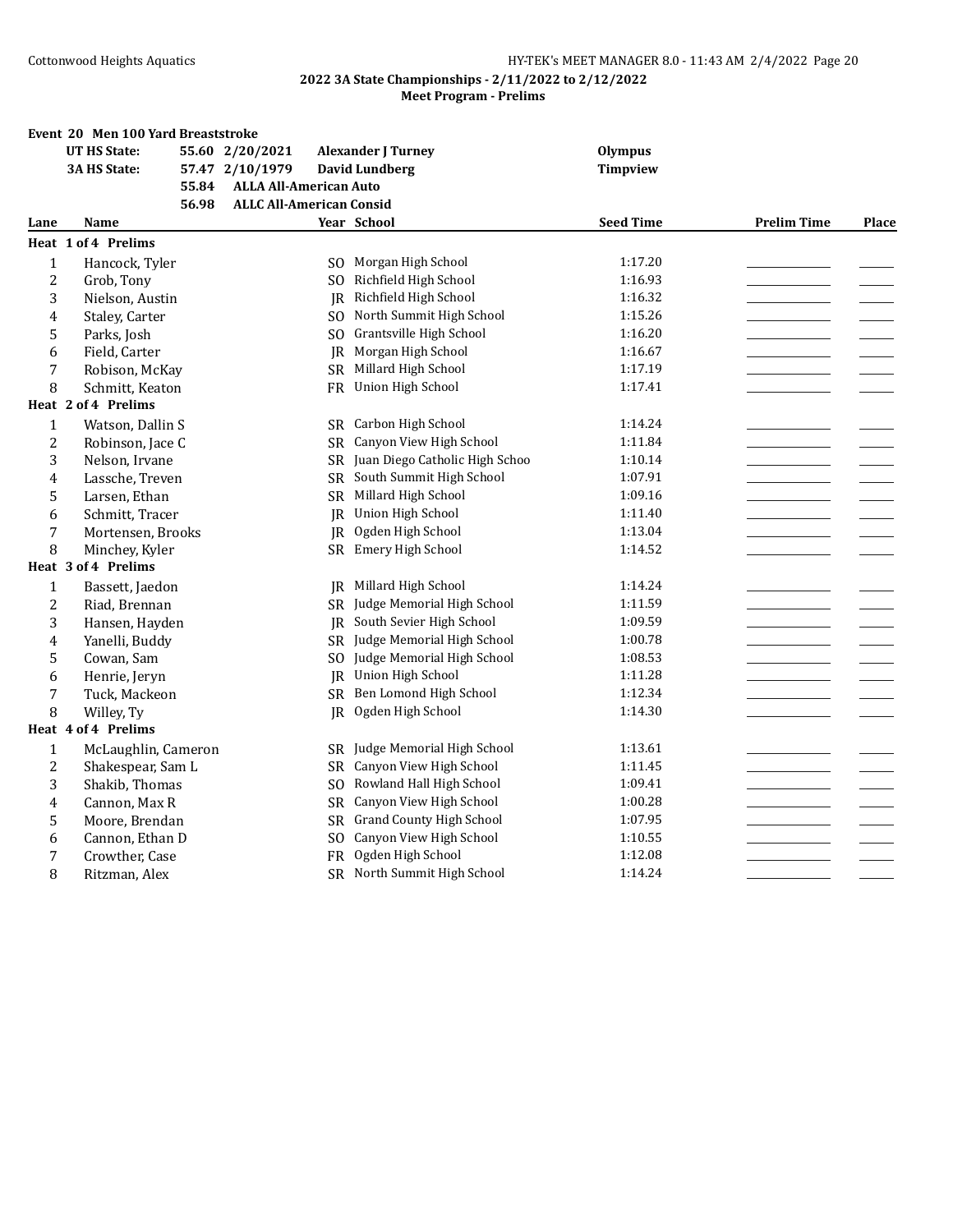|              | Event 21 Women 400 Yard Freestyle Relay |         |                   |                                        |                  |                    |       |
|--------------|-----------------------------------------|---------|-------------------|----------------------------------------|------------------|--------------------|-------|
|              | <b>UT HS State:</b>                     |         | 3:32.07 2/11/2005 | <b>Kearns High School</b>              | <b>Kearn</b>     |                    |       |
|              |                                         |         |                   | N. Edge, M. Raby, T. Huff, J. Fredsall |                  |                    |       |
|              | <b>3A HS State:</b>                     |         | 3:34.82 2/11/2017 | <b>Park City High School</b>           | Park             |                    |       |
|              |                                         |         |                   | K Hale, E Beller, J Hess, R Selznick   |                  |                    |       |
|              |                                         | 3:27.65 |                   | <b>ALLA All-American Auto</b>          |                  |                    |       |
|              |                                         | 3:31.02 |                   | <b>ALLC All-American Consid</b>        |                  |                    |       |
| Lane         | <b>Team</b>                             |         |                   | Relay                                  | <b>Seed Time</b> | <b>Prelim Time</b> | Place |
|              | Heat 1 of 3 Prelims                     |         |                   |                                        |                  |                    |       |
| 2            | Manti High School                       |         |                   |                                        | 4:51.61          |                    |       |
| 3            | <b>Grand County High School</b>         |         |                   |                                        | 4:26.82          |                    |       |
| 4            | Carbon High School                      |         |                   |                                        | 4:05.84          |                    |       |
| 5            | Millard High School                     |         |                   |                                        | 4:15.87          |                    |       |
| 6            | North Summit High School                |         |                   |                                        | 4:46.10          |                    |       |
| 7            | South Summit High School                |         |                   |                                        | 5:03.99          |                    |       |
|              | Heat 2 of 3 Prelims                     |         |                   |                                        |                  |                    |       |
| 1            | South Sevier High School                |         |                   |                                        | 5:27.55          |                    |       |
| 2            | Saint Joseph High School                |         |                   |                                        | 4:49.22          |                    |       |
| 3            | Ogden High School                       |         |                   |                                        | 4:26.58          |                    |       |
| 4            | Juan Diego Catholic High Schoo          |         |                   |                                        | 4:03.55          |                    |       |
| 5            | Canyon View High School                 |         |                   |                                        | 4:15.68          |                    |       |
| 6            | Morgan High School                      |         |                   |                                        | 4:30.90          |                    |       |
| 7            | Grantsville High School                 |         |                   |                                        | 4:57.05          |                    |       |
|              | Heat 3 of 3 Prelims                     |         |                   |                                        |                  |                    |       |
| $\mathbf{1}$ | Delta High School                       |         |                   |                                        | 5:10.49          |                    |       |
| 2            | North Sanpete High School               |         |                   |                                        | 4:47.55          |                    |       |
| 3            | <b>Union High School</b>                |         |                   |                                        | 4:23.09          |                    |       |
| 4            | Judge Memorial High School              |         |                   |                                        | 4:00.00          |                    |       |
| 5            | <b>Emery High School</b>                |         |                   |                                        | 4:11.55          |                    |       |
| 6            | Richfield High School                   |         |                   |                                        | 4:28.89          |                    |       |
| 7            | <b>Gunnison Valley High School</b>      |         |                   |                                        | 4:56.20          |                    |       |